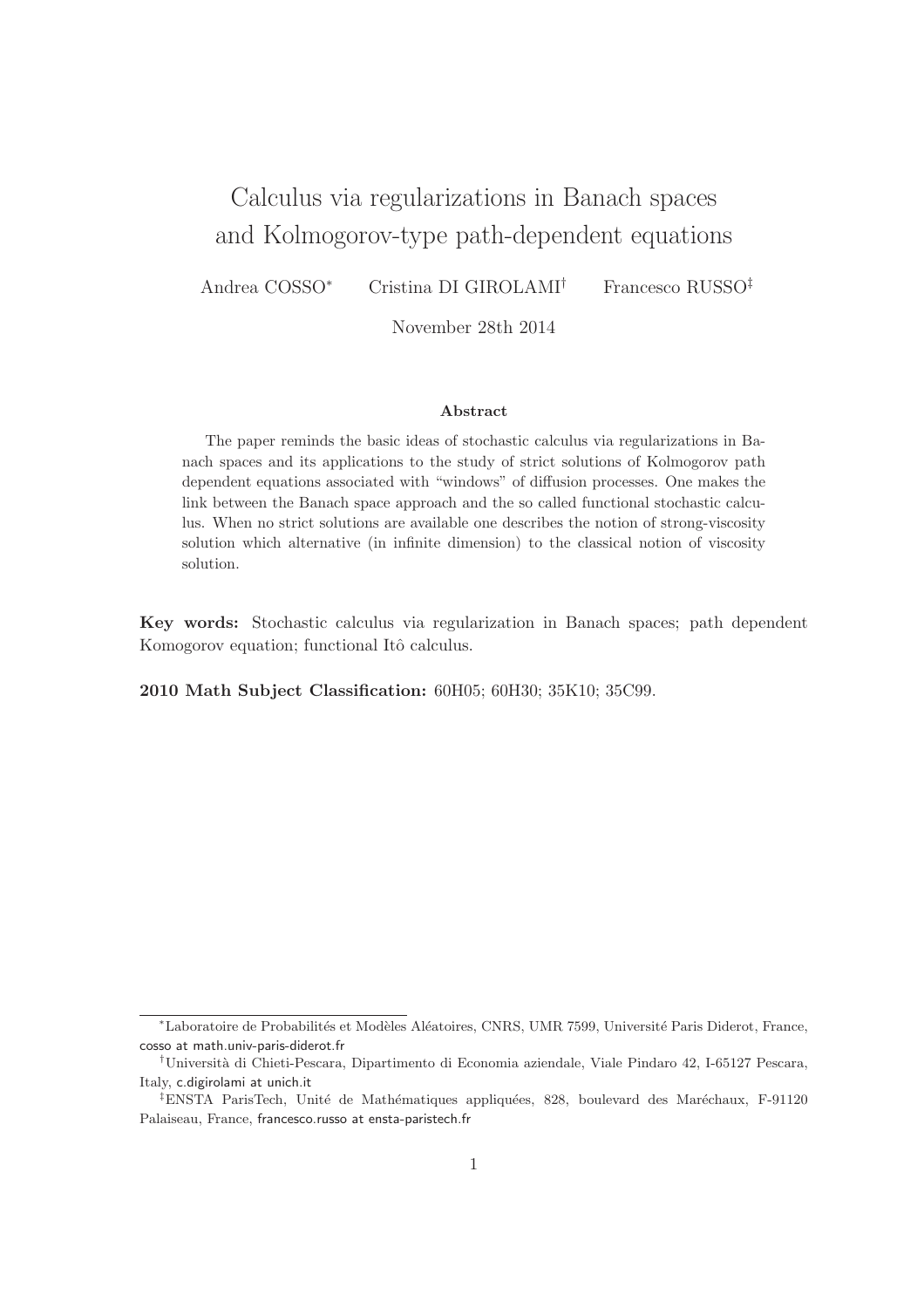# 1 Introduction

The present work is a survey (with some new considerations) of recent results on stochastic integration in Banach spaces, with applications to Kolmogorov path-dependent partial differential equations (PDEs).

The extension of Itô stochastic integration theory for Hilbert valued processes dates only of a few decades, the results of which can be found in the monographs [38, 13] and [52] with different techniques. Extension to nuclear valued spaces is simpler and was done in [35, 50]. One of the most natural but difficult situations arises when the processes are Banach space valued. Big steps forward have been made for instance in [51] when the space is of UMD type; on the other hand the separable Banach space  $C([-T, 0])$  of continuous functions  $\eta: [-T, 0] \to \mathbb{R}$  (endowed with the supremum norm  $\|\eta\|_{\infty} := \sup_{x \in [-T,0]} |\eta(x)|$ ) is not UMD. This context appears naturally in the study of path-dependent stochastic differential equations (SDEs), as for instance delay equations. An example of such an equation is given by

$$
dX_t = \sigma(t, X_t(\cdot))dW_t, \qquad (1.1)
$$

where W is a Brownian motion and  $\sigma: [0, T] \times C([-T, 0]) \to \mathbb{R}$  is continuous and with linear growth. Given a continuous real valued process  $X, X(\cdot)$ , also indicated by  $X$ , will denote the so called *window process* associated with X, i.e.  $X_t(x) := X_{t+x}, x \in [-T, 0].$ Since X is a continuous process, the natural state space for X is  $C([-T, 0])$ . However, also due to the difficulty of stochastic integration and calculus in that space, most of the authors consider  $X$  as valued in some ad hoc Hilbert space  $H$ , for example given by the direct sum of  $L^2([-T, 0])$  and R, see for instance [5]. To avoid this artificial formulation, a stochastic calculus with  $C([-T, 0])$ -valued stochastic integrators is needed. However, if  $X = W$  is a classical Brownian motion (therefore we take  $\sigma \equiv 1$  in (1.1)), then the corresponding Brownian window process  $\mathbb{X} = X(\cdot)$  has no natural quadratic variation in the sense of Dinculeanu  $[21]$  or Métivier and Pellaumail  $[39]$ , see Proposition 4.7 in  $[20]$ . That quadratic variation is a natural generalization of the one coming from the finite dimensional case. If B is a separable Banach space and  $X$  is a B-valued process, the notion of quadratic variation (called tensor quadratic variation) of a process X introduced by [21] is a process [X, X] taking values in the projective tensor product  $B\hat{\otimes}_{\pi}B$ , see Definition 3.2. If  $B = \mathbb{R}^d$  and  $\mathbb{X} = (X^1, \ldots, X^d)$ ,  $[\mathbb{X}, \mathbb{X}]$  corresponds to the matrix  $[X^i, X^j]_{1 \leq i,j \leq d}$ . As mentioned, even though the window Brownian motion does not have a quadratic variation in that sense, it has a more general quadratic variation, known as  $\chi$ -quadratic variation, first introduced in [17] together with the stochastic calculus via regularizations in Banach spaces, for which we also refer to [18, 20, 15, 16, 19]. The first part of the paper will be devoted to the presentation of the main ideas and results of stochastic calculus via regularizations in Banach spaces, and also to the study of its relation with functional Itô calculus recently introduced by [22] and [6, 7].

As an application of this infinite dimensional calculus, we will present a robust representation of a random variable. For illustration, let fix  $X$  to be a real continuous process with finite quadratic variation  $[X]_t = t$ , such that  $X_0 = 0$ . Then that representation can be seen as a robust Clark-Ocone formula. More precisely, let h be a random variable given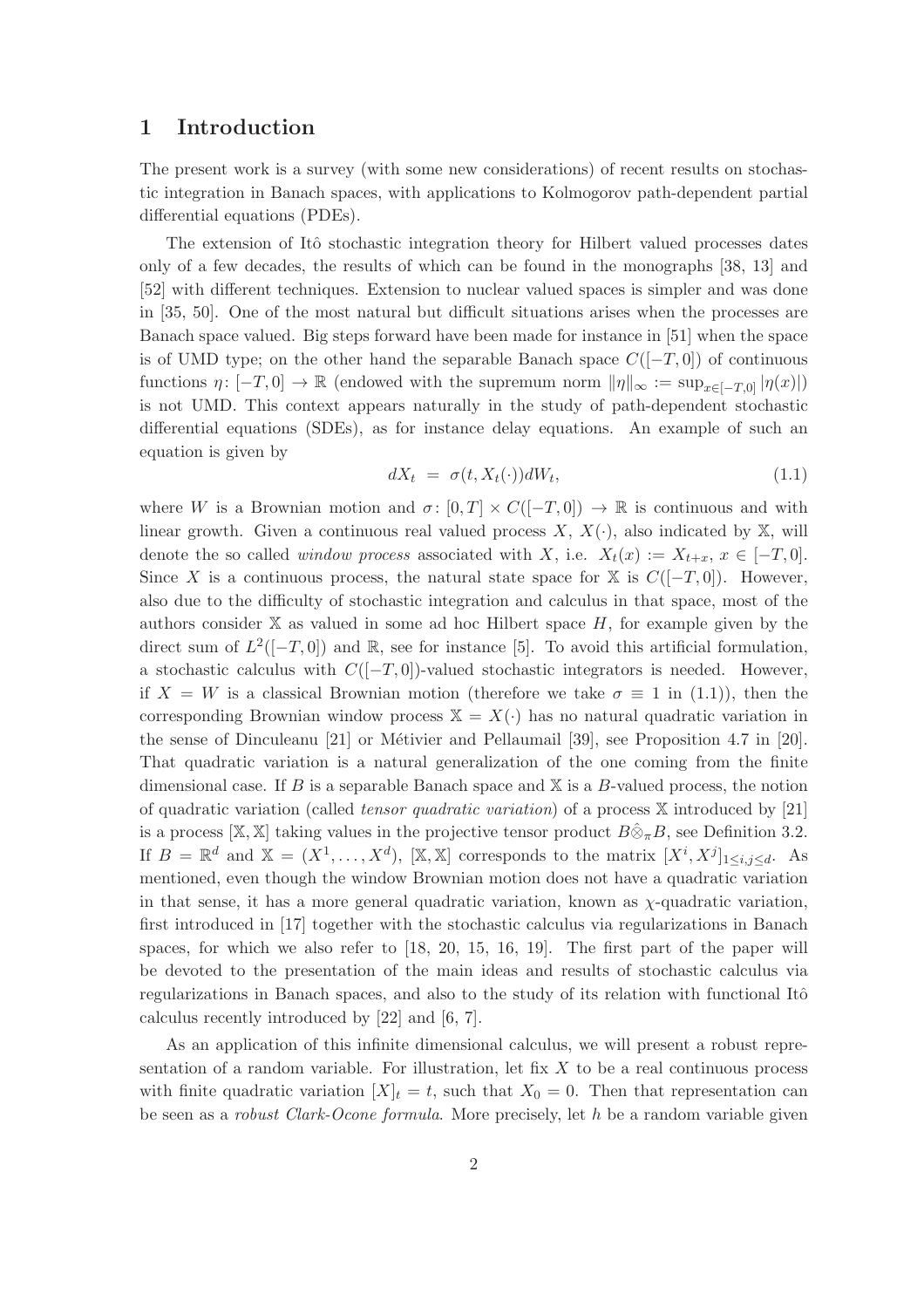by  $h = G(\mathbb{X}_T)$  for some functional  $G: C([-T, 0]) \to \mathbb{R}$ . We look for a representation (when it is possible) of h of the following type (we remind that  $\int_0^T Z_s d^-X_s$  is the forward integral via regularizations defined first in [45], which will be recalled in the next section)

$$
G(\mathbb{X}_T) = Y_0 + \int_0^T Z_s d^- X_s, \qquad (1.2)
$$

which, for all  $0 \le t \le T$ , can be written as

$$
Y_t = G(\mathbb{X}_T) - \int_t^T Z_s d^- X_s, \qquad (1.3)
$$

where the pair  $(Y, Z) = (Y_t, Z_t)_{t \in [0,T]}$  is required to be adapted to the canonical filtration of X. The robust aspect is characterized by the fact that  $Y$  and  $Z$  are characterized in analytic terms, i.e., through functions  $u, v : [0, T] \times C([-T, 0]) \to \mathbb{R}$  such that the representation (1.2) becomes

$$
G(\mathbb{X}_T) = u(0, \mathbb{X}_0) + \int_0^T v(s, \mathbb{X}_s) d^- X_s.
$$

u and v only depend on the quadratic variation (volatility) of the process and it turns out that they are related to the following infinite dimensional partial differential equation:

$$
\begin{cases}\n\mathcal{L}\mathcal{U}(t,\eta) = 0, & \forall (t,\eta) \in [0,T[\times C([-T,0]),\\ \mathcal{U}(T,\eta) = G(\eta), & \forall \eta \in C([-T,0]),\n\end{cases} (1.4)
$$

where (we denote by  $D_{-t} := \{(x, x): x \in [-t, 0]\}\)$ 

$$
\mathcal{L}\mathcal{U}(t,\eta) = \partial_t \mathcal{U}(t,\eta) + \int_{]-t,0]} D_{dx}^{\perp} \mathcal{U}(t,\eta) d^{\perp} \eta(x) + \frac{1}{2} \int_{D_{-t}} D_{dx\,dy}^2 \mathcal{U}(t+x,\eta).
$$

Equation (1.4) will be called Kolmogorov path-dependent PDEs. This is the same for all (even non-semimartingale) processes X with the same quadratic variation  $[X]_t = t$ . As a consequence, this procedure provides a Clark-Ocone type representation formula for h which is robust with respect to quadratic variation. In Chapter IV of [40] there is a characterization of  $\mathcal L$  as infinitesimal generator (in some weak sense) of the window process  $\mathbb X$ , at least for a subspace of the natural subspace that will be considered here. Indeed, the monograph [40] by S.E.A. Mohammed constitutes an excellent early contribution to the theory of functional dependent stochastic differential equations.

We shall also address the more general problem of characterizing analytically the pair  $(Y, Z)$  solution to the following backward stochastic differential equation (here F: [0, T]  $\times$  $C([-T, 0]) \times \mathbb{R} \times \mathbb{R} \to \mathbb{R}$  is a given function)

$$
Y_t = G(\mathbb{X}_T) + \int_t^T F(s, \mathbb{X}_s, Y_s, Z_s) d[X]_s - \int_t^T Z_s d^- X_s,
$$

which is a natural generalization of relation  $(1.3)$ . Another interesting extension corresponds to the case  $[X] = \int_0^{\cdot} \sigma^2(s, X_s) ds$ , for some function  $\sigma \colon [0, T] \times C([-T, 0]) \to \mathbb{R}$ .

The last part of the paper is devoted to study more in detail Kolmogorov path-dependent PDEs of the form (1.4) and also of more general type, which naturally arise in stochastic calculus via regularizations in Banach space. Even in the infinite dimensional case,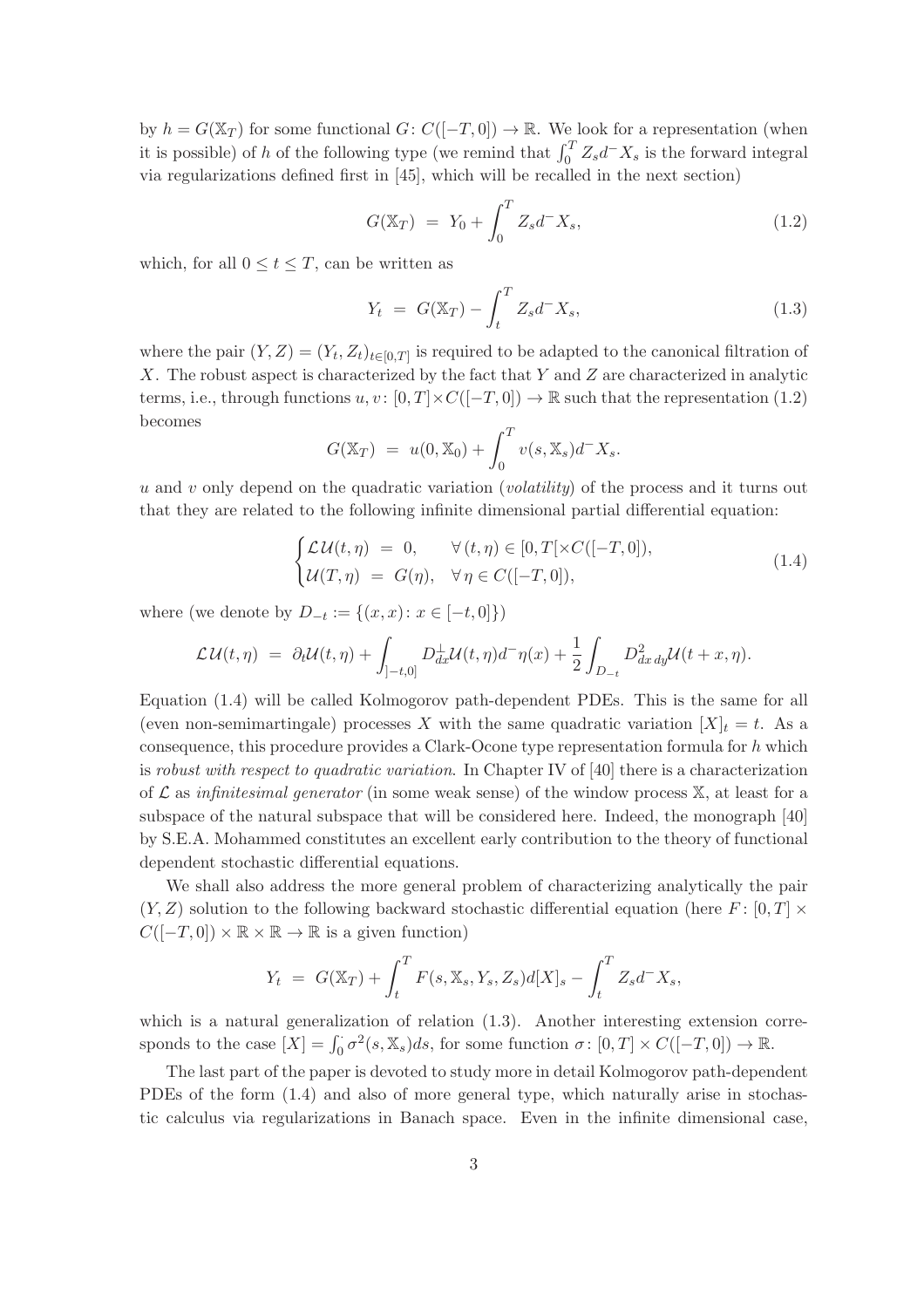Kolmogorov equations is a very active area of research between stochastic calculus and the theory of partial differential equations. On this subject we refer to [2] and the references therein, and also to [14] for processes taking values in separable Hilbert spaces, to [29] for relations with stochastic control theory, to [27, 43] for applications to Navier-Stokes equation, and to [12] for connections with infinite dimensional SDEs with irregular drift. Recently, some interest was devoted to Kolmogorov equations related to Banach space-valued processes, as for instance in [37, 3]. In the present paper we are interested in Kolmogorov equations on the Banach space  $C([-T, 0])$ , so that the solution is a functional defined on  $[0, T] \times C([-T, 0])$ .  $C([-T, 0])$  is a natural state space when studying pathdependent stochastic differential equations, as for instance delay equations (even though, as already recalled, the choice of the space  $C([-T, 0])$  is not usual in the literature, since it is in general more convenient and simpler to work with an Hilbert state space).

We first consider *strict solutions*, namely smooth solutions, to Kolmogorov path-dependent PDEs, for which we discuss uniqueness results which are also valid in the case that  $\sigma$  is path-dependent. We recall existence results proved in [10] and in [16] in the prolongation of [17]. Recently, a new approach for existence theorems of smooth solutions has been described in [28]. Since, however, strict solutions require quite strong assumptions, we also introduce a weaker notion of solution, called strong-viscosity solution, first introduced in [10] (we also refer to [9] for some new results in this direction), for which we provide a well-posedness result. A strong-viscosity solution is defined, in a few words, as the pointwise limit of classical solutions to perturbed equations. This definition is similar in spirit to the vanishing viscosity method, which represents one of the primitive ideas leading to the conception of the modern definition of viscosity solution. This justifies the presence of the term viscosity in the name of strong-viscosity solution together with the fact that, as shown in Theorem 3.7 of [10], in the finite dimensional case we have an equivalence result between the notion of strong-viscosity solution and that of viscosity solution.

The paper is organized as follows. In Section 2 we recall the notion of forward stochastic integral via regularizations for real processes, together with the notion of covariation, and we state the Itô formula; we end Section 2 with some results on deterministic calculus via regularizations. Section 3 is devoted to the introduction of stochastic calculus via regularizations in Banach spaces, with a particular attention to the case of window processes; in Section 3 we also discuss a robust Clark-Ocone formula. Finally, in Section 4 we study linear and semilinear Kolmogorov path-dependent equations, we introduce the notions of strict and strong-viscosity solutions, and we investigate their well-posedness.

# 2 Stochastic calculus via regularizations

### 2.1 Generalities

Let  $T \in ]0,\infty[$  and consider a probability space  $(\Omega,\mathcal{F},\mathbb{P})$ . We denote by  $C([-T,0])$  the usual non-reflexive Banach space of continuous functions  $\eta: [-T, 0] \to \mathbb{R}$  endowed with the supremum norm  $\|\eta\| := \sup_{x \in [-T,0]} |\eta(x)|$ . Given a real-valued continuous stochastic process  $X = (X_t)_{t \in [0,T]}$  on  $(\Omega, \mathcal{F}, \mathbb{P})$ , we extend it to all  $t \in \mathbb{R}$  as follows:  $X_t = X_0, \forall t < 0$ ,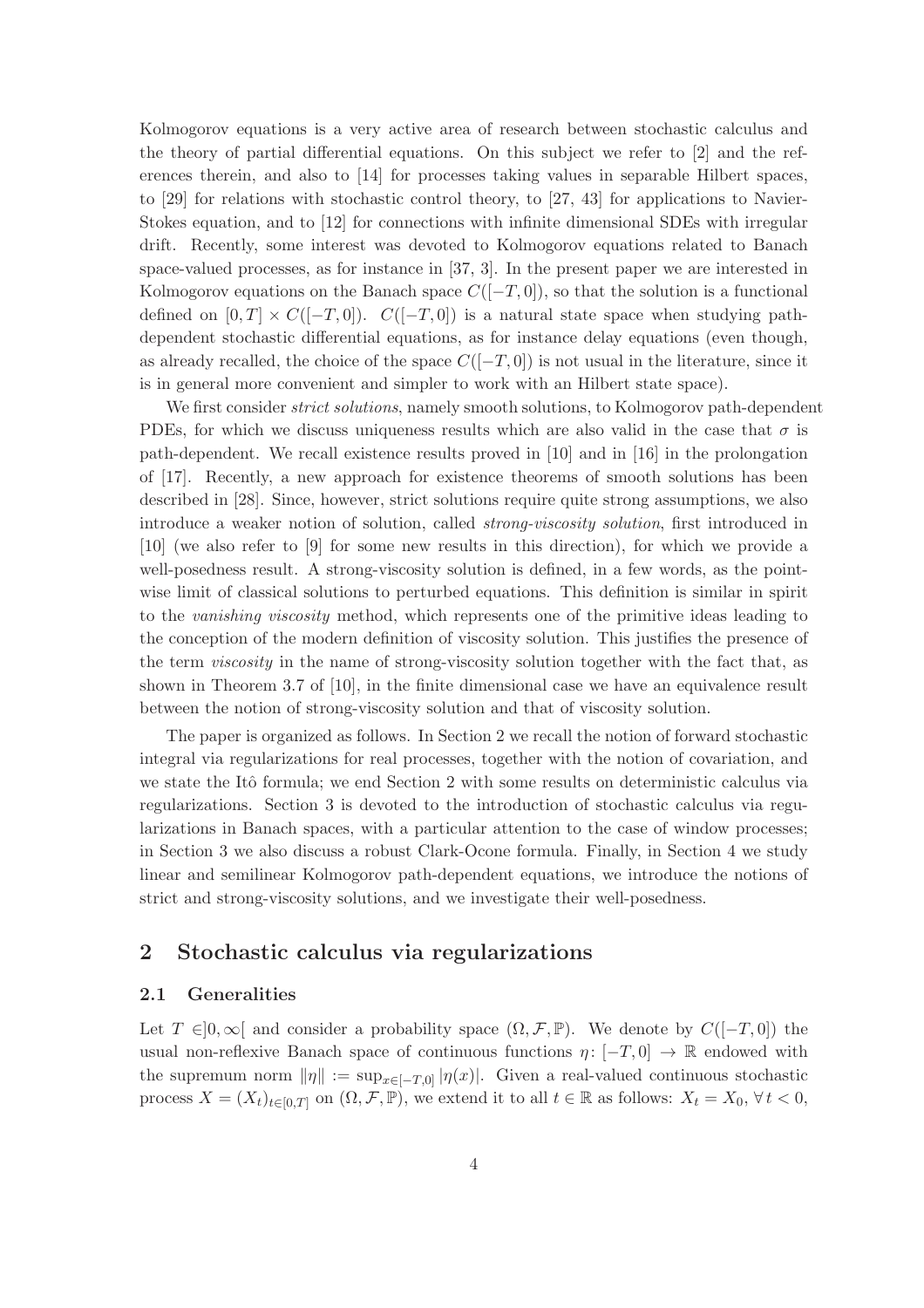and  $X_t = X_T$ ,  $\forall t > T$ . We then introduce the so-called **window process**  $X = X(\cdot)$ associated with X, which is a  $C([-T, 0])$ -valued stochastic process given by

$$
\mathbb{X}_t := \{ X_{t+x}, \, x \in [-T, 0] \}, \qquad t \in \mathbb{R}.
$$

Stochastic calculus via regularizations in the finite dimensional framework has been largely investigated in the two last decades. It was introduced in [44, 45] and then developed in several papers (see [48] for a survey on the subject). In that calculus, the central object is the forward integral. In the present context we will make us of a slightly more general (improper) form.

**Definition 2.1** Let  $X = (X_t)_{t \in [0,T]}$  and  $Y = (Y_t)_{t \in [0,T]}$  be two real-valued stochastic processes on  $(\Omega, \mathcal{F}, \mathbb{P})$ , with X continuous and  $\int_0^T |Y_t| dt < \infty$  P-a.s.. Suppose that there exists a real continuous process  $A = (A_t)_{t \in [0,T]}$  given by

$$
A_t := \lim_{\varepsilon \to 0^+} \int_0^t Y_s \frac{X_{s+\varepsilon} - X_s}{\varepsilon} ds, \qquad \forall \, t \in [0, T[, \tag{2.1}
$$

where the convergence holds in probability.

- (1) The process A will be said forward integral (process) of Y with respect to X (on [0, T[) and it will be denoted by  $\int_0^{\cdot} Y d^- X$  or  $\int_0^{\cdot} Y_s d^- X_s$ .
- (2) If the limit  $A_T = \lim_{t \to T^-} A_t$  holds  $\mathbb{P}\text{-}a.s.,$  then  $A_T$  will be said (improper) forward integral of Y with respect to X (on [0, T]) and it will be denoted by  $\int_0^T Y d^-X$ or  $\int_0^T Y_s d^- X_s$ .
- (3) For completeness we also remind the (proper) forward integral of  $Y$  with respect to X (on  $[0, T]$ ) as  $A_T$  if, in addition to previous two items, we have

$$
A_T = \lim_{\varepsilon \to 0^+} \int_0^T Y_s \frac{X_{s+\varepsilon} - X_s}{\varepsilon} ds,
$$

where the convergence holds in probability.

**Definition 2.2** If I is a real subinterval of  $[0,T]$ , we say that a family of processes  $(H_t^{(\varepsilon)})$  $(t^{(\varepsilon)})_{t\in[0,T]}$ converges to  $(H_t)_{t\in[0,T]}$  in the **ucp sense** on I, if  $\sup_{t\in I}|H_t^{(\varepsilon)}-H_t|$  goes to 0 in probability, as  $\varepsilon \to 0^+$ . If the interval I will not be mentioned it will be  $I = [0, T]$ .

**Remark 2.1** If the limit (2.1) holds in the ucp sense on  $[0, T]$  (resp. on  $[0, T]$ ), then the forward integral  $\int_0^{\cdot} Y d^- X$  of Y with respect to X exists on  $[0, T[$  (resp.  $([0, T]).$ 

We remind now the key notion of covariation. Let us suppose that  $Y$ , as  $X$ , is a continuous process.

**Definition 2.3** The **covariation of** X and Y (whenever it exists) is given by a continuous process (denoted by  $[X, Y]$ ) such that

$$
[X,Y]_t = \lim_{\varepsilon \to 0^+} \frac{1}{\varepsilon} \int_0^t (X_{s+\varepsilon} - X_s)(Y_{s+\varepsilon} - Y_s) ds, \tag{2.2}
$$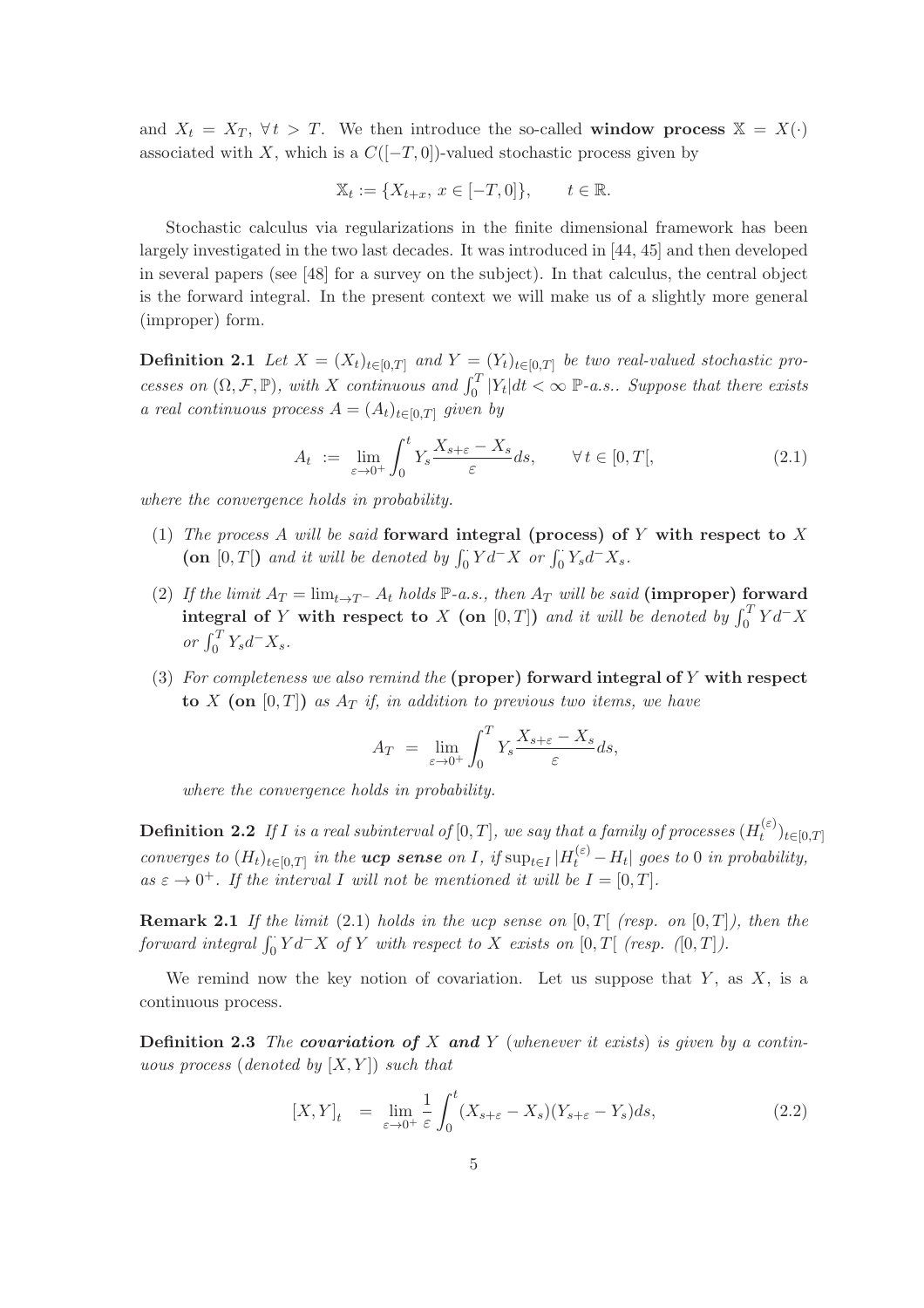whenever the limit exists in probability for any  $t \in [0, T]$ . If  $X = Y$ , X is called **finite quadratic variation process** and we denote  $[X] := [X, X]$ .

If the convergence in  $(2.2)$  holds in the ucp sense then  $[X, Y]$  exists. We remark that, when  $X = Y$ , the convergence in probability of (2.2) for any  $t \in [0, T]$  to [X, X] implies that the convergence in  $(2.2)$  is also ucp, see Lemma 2.1 of [47].

Forward integral and covariation are generalizations of the classical Itô integral and the covariation for semimartingales, as the following result shows (for a proof we refer, e.g., to [48]). We fix a filtration  $\mathbb{F} = (\mathcal{F}_t)_{t \in [0,T]}, \mathcal{F}_T \subset \mathcal{F}$ , satisfying the usual conditions.

#### Proposition 2.1

- (i) Consider two continuous  $\mathbb{F}$ -semimartingales  $S^1$  and  $S^2$ . Then,  $[S^1, S^2]$  coincides with the standard bracket  $[S^1, S^2] = \langle M^1, M^2 \rangle$   $(M^1$  and  $M^2$  denote the local martingale parts of  $S^1$  and  $S^2$ , respectively).
- (ii) Consider a continuous  $\mathbb{F}$ -semimartingale S and a càdlàg  $\mathbb{F}$ -predictable stochastic process Y, then the forward integral  $\int_0^{\cdot} Y d^{-}S$  exists and equals the Itô integral  $\int_0^{\cdot} Y dS$ .

We finally provide Itô formula in the present finite dimensional setting of stochastic calculus via regularizations, which extends the well-known result for semimartingales to the case of finite quadratic variation processes (see Theorem 2.1 in [46] for a proof).

**Theorem 2.1 (Itô formula)** Let  $F \in C^{1,2}([0,T] \times \mathbb{R}; \mathbb{R})$  and consider a real-valued continuous stochastic process  $X = (X_t)_{t \in [0,T]}$  with finite quadratic variation. Then, P-a.s., we have

$$
F(t, X_t) = F(0, X_0) + \int_0^t \partial_t F(s, X_s) ds + \int_0^t \partial_x F(s, X_s) d^- X_s
$$
  
+  $\frac{1}{2} \int_0^t \partial_{xx}^2 F(s, X_s) d[X]_s,$  (2.3)

for any  $0 \le t \le T$ .

#### 2.2 The deterministic calculus via regularizations

In the sequel, it will be useful to consider a particular case of finite dimensional stochastic calculus via regularizations, namely the deterministic case which arises when  $\Omega$  is a singleton. Let us first fix some useful notations. In this setting we make use of the definite integral on an interval [a, b], where  $a < b$  are two real numbers (generally,  $a = -T$  or  $a = -t$ and  $b = 0$ . We introduce the set  $\mathcal{M}([a, b])$  of finite signed Borel measures on [a, b]. We also denote by  $BV([a, b])$  the set of càdlàg bounded variation functions on [a, b], which is a Banach space when equipped with the norm

$$
\|\eta\|_{BV([a,b])} := \|\eta(b)\| + \|\eta\|_{\text{Var}([a,b])}, \qquad \eta \in BV([a,b]),
$$

where  $\|\eta\|_{\text{Var}([a,b])} = |d\eta|([a,b])$  and  $|d\eta|$  is the total variation measure associated to the measure  $d\eta \in \mathcal{M}([a, b])$  generated by  $\eta: d\eta([a, x]) = \eta(x) - \eta(a), x \in [a, b]$ . Every bounded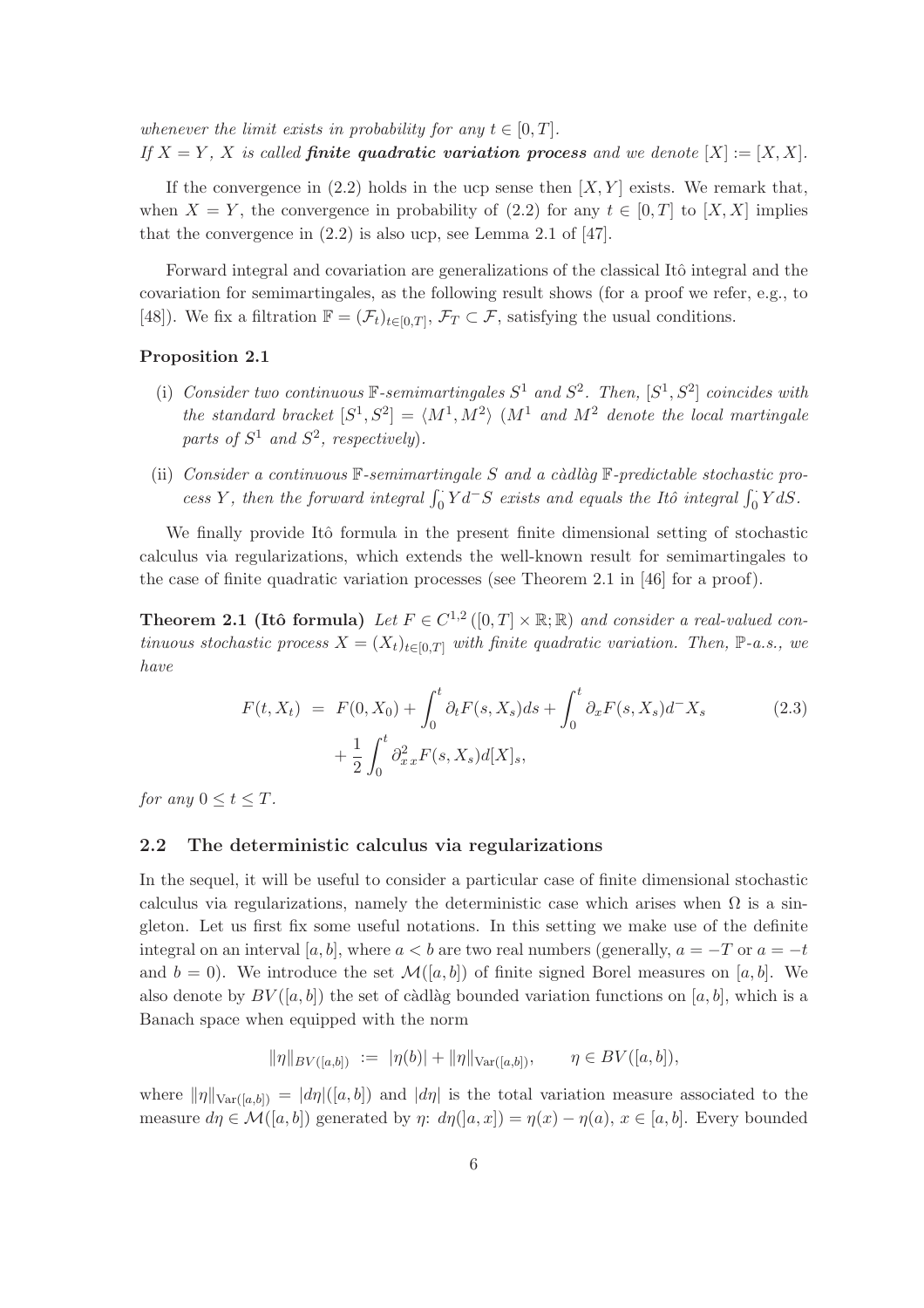variation function  $f : [a, b] \to \mathbb{R}$  is always suppose to be càdlàg. Moreover, for every function  $f: [a, b] \to \mathbb{R}$  we will consider the following two extensions to the entire real line:

$$
f_J(x) := \begin{cases} f(b), & x > b, \\ f(x), & x \in [a, b], \\ f(a), & x < a, \end{cases} \qquad f_{\overline{J}}(x) := \begin{cases} f(b), & x > b, \\ f(x), & x \in [a, b], \\ 0, & x < a, \end{cases}
$$

where  $J := [a, b]$ .

**Definition 2.4** Let  $f: [a, b] \to \mathbb{R}$  be a càdlàg function and  $g: [a, b] \to \mathbb{R}$  be in  $L^1([a, b])$ . (i) Suppose that the following limit

$$
\int_{[a,b]} g(s)d^-f(s) \ := \ \lim_{\varepsilon \to 0^+} \int_{\mathbb{R}} g_J(s) \frac{f_{\overline{J}}(s+\varepsilon) - f_{\overline{J}}(s)}{\varepsilon} ds,
$$

exists and it is finite. Then, the obtained quantity is denoted by  $\int_{[a,b]} g d^- f$  and called (deterministic) forward integral of g with respect to f  $($ on  $[a, b])$ . (ii) Suppose that the following limit

$$
\int_{[a,b]} g(s)d^+f(s) \ := \ \lim_{\varepsilon \to 0^+} \int_{\mathbb{R}} g_J(s) \frac{f_{\overline{J}}(s) - f_{\overline{J}}(s-\varepsilon)}{\varepsilon} ds,
$$

exists and it is finite. Then, the obtained quantity is denoted by  $\int_{[a,b]} g d^+ f$  and called (deterministic) backward integral of g with respect to f (on  $[a, b]$ ).

**Definition 2.5** Let  $f : [a, b] \to \mathbb{R}$  be a càdlàg function and  $g : [a, b] \to \mathbb{R}$  be in  $L^1([a, b])$ . (i) Suppose that the following limit

$$
\int_{]a,b]} g(s)d^-f(s) \ := \ \lim_{\varepsilon \to 0^+} \int_a^b g_J(s) \frac{f_{\overline{J}}(s+\varepsilon) - f_{\overline{J}}(s)}{\varepsilon} ds,
$$

exists and it is finite. Then, the obtained quantity is denoted by  $\int_{[a,b]} g d^- f$  and called (deterministic) forward integral of g with respect to f  $($ on  $]a, b]$ ). (ii) Suppose that the following limit

$$
\int_{]a,b]} g(s)d^+f(s) \ := \ \lim_{\varepsilon \to 0^+} \int_a^b g_J(s) \frac{f_{\overline{J}}(s) - f_{\overline{J}}(s-\varepsilon)}{\varepsilon} ds,
$$

exists and it is finite. Then, the obtained quantity is denoted by  $\int_{]a,b]} g d^+ f$  and called (deterministic) backward integral of g with respect to f  $($ on  $]a, b]$ ).

Notice that when the two deterministic integrals  $\int_{[a,b]} g d^+ f$  and  $\int_{[a,b]} g d^+ f$  exist, they coincide.

**Remark 2.2** (i) Let  $f \in BV([a, b])$  and  $g: [a, b] \to \mathbb{R}$  be a càdlàg function. Then, the forward integral  $\int_{a,b]} g d^- f$  exists and is given by

$$
\int_{]a,b]} g(s)d^-f(s) = \int_{]a,b]} g(s^-)df(s),
$$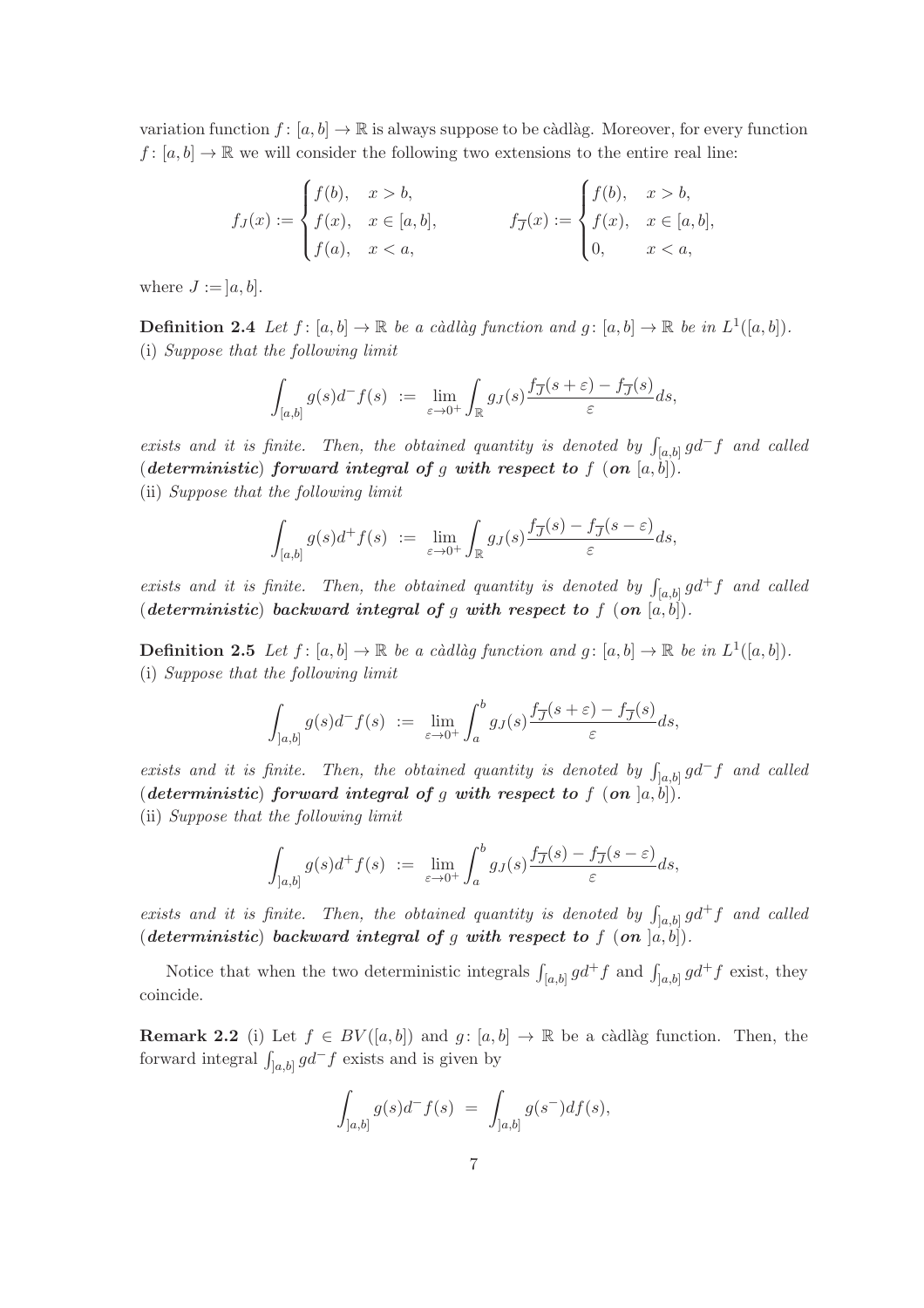where the integral on the right-hand side denotes the classical Lebesgue-Stieltjes integral. (ii) Let  $f \in BV([a, b])$  and  $g: [a, b] \to \mathbb{R}$  be a càdlàg function. Then, the backward integral  $\int_{[a,b]} g d^+ f$  exists and is given by

$$
\int_{]a,b]} g(s)d^+f(s) \ = \ \int_{[a,b]} g(s)df(s) \ = \ \int_{]a,b]} g(s)df(s) + g(a)f(a),
$$

where the integral on the right-hand side denotes the classical Lebesgue-Stieltjes integral.  $\Box$ 

Let us now introduce the deterministic covariation.

**Definition 2.6** Let  $f, g: [a, b] \to \mathbb{R}$  be continuous functions and suppose that  $0 \in [a, b]$ . The (deterministic) covariation of f and g (on  $[a, b]$ ) is defined by

$$
[f,g](x) = [g,f](x) = \lim_{\varepsilon \to 0^+} \frac{1}{\varepsilon} \int_0^x (f(s+\varepsilon) - f(s))(g(s+\varepsilon) - g(s))ds, \qquad x \in [a,b],
$$

if the limit exists and it is finite for every  $x \in [a, b]$ . If  $f = g$ , we set  $[f] := [f, f]$  and it is called quadratic variation of  $f$  (on  $[a, b]$ ).

We denote by  $V^2$  the set of continuous functions  $f: [-T, 0] \to \mathbb{R}$  having a deterministic quadratic variation.

Finally, we shall need the following generalization of the deterministic integral when the integrand  $g = g(ds)$  is a measure on [a, b] (when the measure  $g(ds)$  admits a density with respect to the Lebesgue measure ds on  $[a, b]$ , we retrieve the deterministic integral introduced in Definition 2.5).

**Definition 2.7** Let  $f : [a, b] \to \mathbb{R}$  be a càdlàg function and  $g \in \mathcal{M}([a, b])$ . (i) Suppose that the following limit

$$
\int_{]a,b]} g(ds)d^- f(s) \ := \ \lim_{\varepsilon \to 0^+} \int_{[a,b]} g(ds) \frac{f_{\overline{J}}(s+\varepsilon) - f_{\overline{J}}(s)}{\varepsilon},
$$

exists and it is finite. Then, the obtained quantity is denoted by  $\int_{[a,b]} g d^- f$  and called (deterministic) forward integral of g with respect to f  $($ on  $]a, b]$ ). (ii) Suppose that the following limit

$$
\int_{]a,b]} g(ds)d^+f(s) \ := \ \lim_{\varepsilon\to 0^+}\int_{[a,b]} g(ds)\frac{f_{\overline{J}}(s)-f_{\overline{J}}(s-\varepsilon)}{\varepsilon},
$$

exists and it is finite. Then, the obtained quantity is denoted by  $\int_{]a,b]} g d^+ f$  and called (deterministic) backward integral of g with respect to f  $($ on  $]a, b]$ ).

Indeed, for the sequel, we need to reinforce previous notion.

**Definition 2.8** 1. We define the following set associated to  $\eta \in C([-T, 0])$ 

$$
K_{\eta} = \{ \gamma \in C([-T, 0]) \colon \gamma(x) = \eta(x - \varepsilon), \, x \in [-T, 0], \, \varepsilon \in [0, 1] \}. \tag{2.4}
$$

We observe that  $K_n$  is a compact subset of  $C([-T, 0])$ .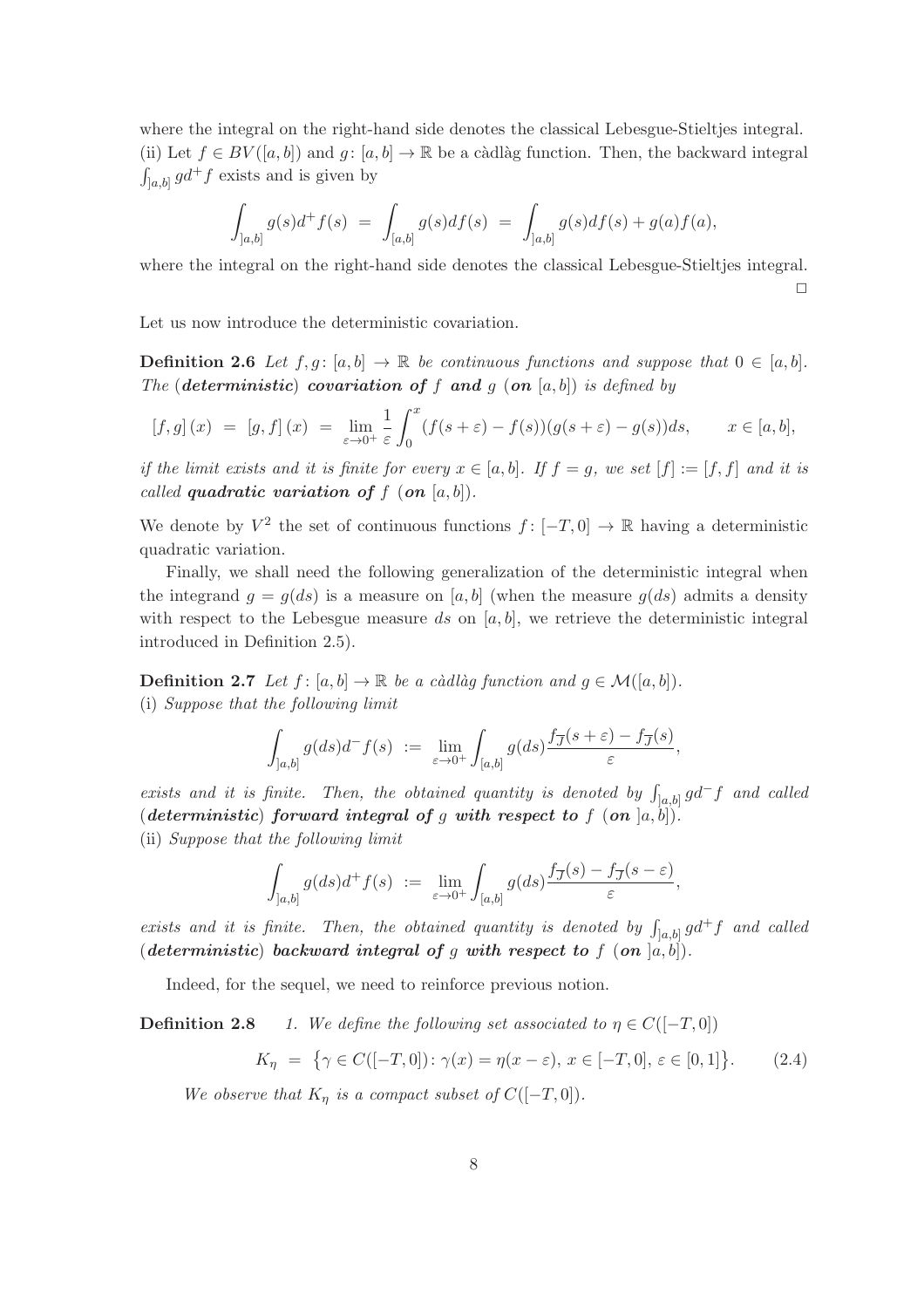2. Let  $\Gamma \subset C([-T,0])$ . Let  $G: [0,T] \times C([-T,0]) \to \mathcal{M}([-T,0])$ , G be weakly measurable and bounded. We say that

$$
I^{-}(t,\eta) := \int_{]-t,0]} G_{dx}(t,\eta)d^{-}\eta(x), \quad t \in [0,T],
$$
\n(2.5)

Γ-strongly exists if the following holds for any  $η ∈ Γ$ .

- (i)  $\int_{[-t,0]} G_{dx}(t,\eta) d^{\dagger} \eta(x)$  exists for every  $t \in [0,T]$ .
- (ii)  $K_{\eta}$  is a subset of  $\Gamma$ . For  $\varepsilon > 0$ ,  $t \in [0, T]$ , we set  $I^-(t, \eta, \varepsilon) := \int_{[-t, 0]} G_{dx}(t, \eta) \frac{\eta(x+\varepsilon) \eta(x)}{\varepsilon}$  $\frac{\partial -\eta(x)}{\partial \varepsilon}dx$ . We suppose that for any  $\eta \in \Gamma$ , there is  $I_{\eta} : [0, T] \to \mathbb{R}$ , Lebesgue integrable with respect to  $t \in [0, T]$  and such that

$$
|I^-(t,\gamma,\varepsilon)| \le I_\eta(t), \qquad \text{for all } \varepsilon \in [0,1], t \in [0,T[, \text{ and } \gamma \in K_\eta. \tag{2.6}
$$

Typical choices of Γ are the following.

- 1.  $\Gamma = C([-T, 0])$ ;
- 2.  $\Gamma = V^2$ ;
- 3. Γ is the linear span of the support of the law of a process  $X$ .

Sufficient conditions and examples of strong existence of the integrals above are provided in Section 7 of [15].

We conclude this section by a refinement of the notion of real finite quadratic variation process. If  $\Gamma = V^2$ , a typical example of process X such that  $X(\cdot)$  tales values in  $\Gamma$  is for instance the a  $\gamma$ -Hölder continuous process with  $\gamma > \frac{1}{2}$ , typically a fractional Brownian motion with Hurst index  $H > \frac{1}{2}$ . If X is a Brownian motion, then  $X(\cdot)$  has also a pathwise finite quadratic variation, see for instance [32]. Consequently, if  $X$  is the sum of a Wiener process and a Hölder continuous process with index  $\gamma > \frac{1}{2}$ ,  $X(\cdot)$  takes values in  $V^2$ . A real process X is said to be of **pathwise finite quadratic variation** if  $d\mathbb{P}(\omega)$ -a.s.  $\eta = X(\omega)$ belongs to  $V^2$  Informally we can say that the trajectories of X have a.s. a 2-variation.

## 3 Stochastic calculus via regularizations in Banach spaces

#### 3.1 General calculus

In this section we recall briefly basic notions of stochastic calculus for processes X with values in a Banach space B and its application to window processes  $\mathbb{X} = X(\cdot)$ , see [17, 20, 19] where those notions were introduced. A key ingredient of the stochastic calculus via regularizations in Banach spaces is the notion of Chi-subspace  $\chi$ , and related  $\chi$ -covariation. We recall that a Chi-subspace  $\chi$  is a (continuously injected) subspace of  $(B\hat{\otimes}_{\pi}B)^*$ , see Definition 3.3 below.

We begin extending the notion of forward integral introduced in Section 2 for realvalued stochastic processes to the Banach space case. Let  $B$  be a separable Banach space equipped with its norm  $|\cdot|$ . Given a B-valued continuous stochastic process  $\mathbb{X} = (\mathbb{X}_t)_{t\in[0,T]}$ we extend it to all  $t \in \mathbb{R}$  as follows:  $\mathbb{X}_t = \mathbb{X}_0$ ,  $\forall t < 0$ , and  $\mathbb{X}_t = \mathbb{X}_T$ ,  $\forall t > T$ .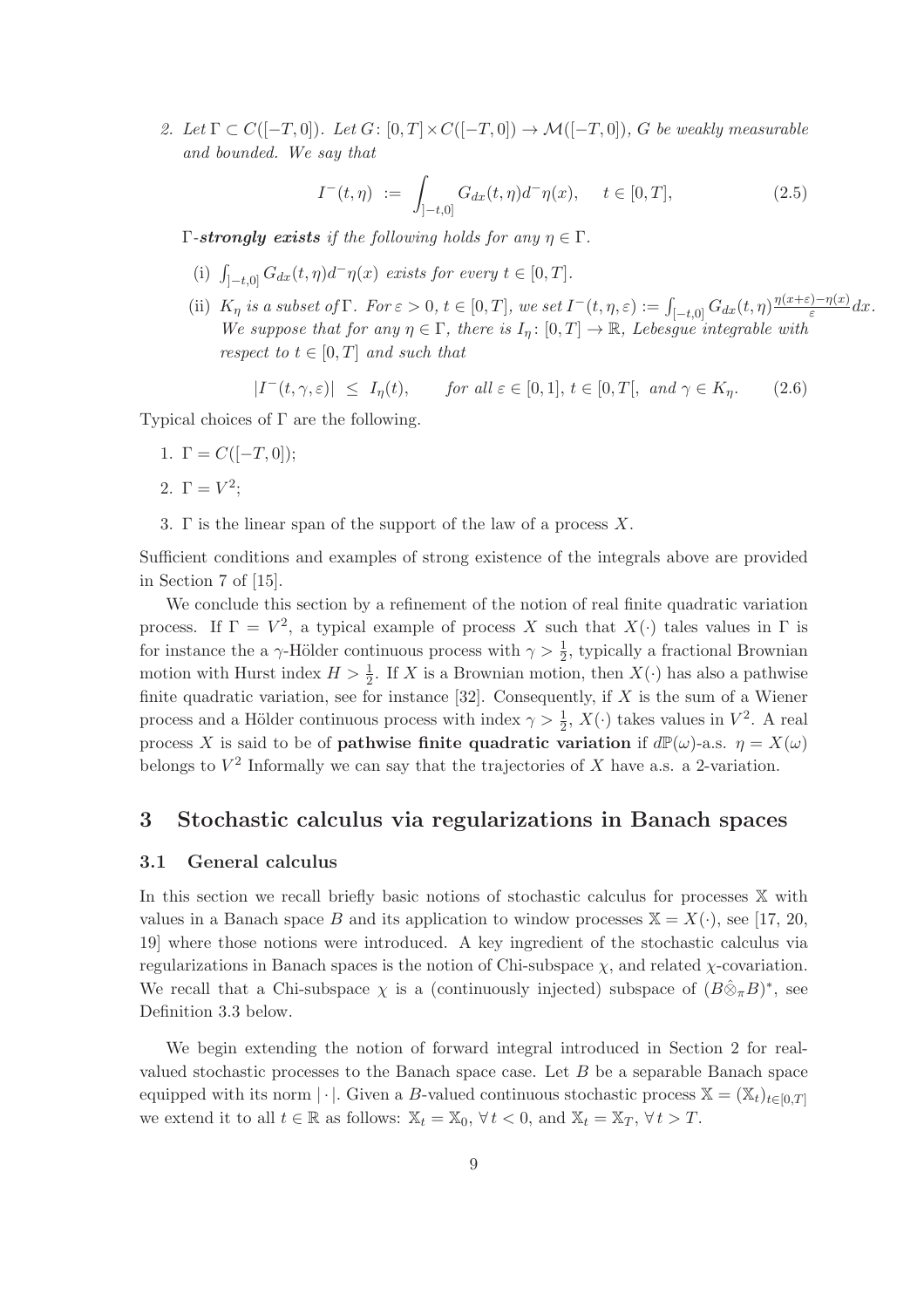**Definition 3.1** Consider a B-valued stochastic process  $\mathbb{X} = (\mathbb{X}_t)_{t \in [0,T]}$  and a B<sup>\*</sup>-valued stochastic process  $\mathbb{Y} = (\mathbb{Y}_t)_{t \in [0,T]}$  on  $(\Omega, \mathcal{F}, \mathbb{P})$ , with  $\mathbb{X}$  continuous and  $\int_0^T ||\mathbb{Y}_t||_{B^*} dt < \infty$ P-a.s. Suppose that there exists a real continuous process  $A = (A_t)_{t∈[0,T]}$  such that

$$
A_t := \lim_{\varepsilon \to 0^+} \int_0^t B^* \left\langle \mathbb{Y}_s, \frac{\mathbb{X}_{s+\varepsilon} - \mathbb{X}_s}{\varepsilon} \right\rangle_B ds, \qquad \forall \, t \in [0, T[, \tag{3.1}
$$

where the convergence holds in probability. Then, the process  $A$  will be said forward integral (process) of  $Y$  with respect to  $X$  (on [0, T]) and it will be denoted by  $\int_0^{\cdot} B^* \langle \mathbb{Y}_s, d^-\mathbb{X}_s \rangle_B$ , or simply by  $\int_0^{\cdot} \langle \mathbb{Y}_s, d^-\mathbb{X}_s \rangle$  when the spaces B and  $B^*$  are clear from the context.

When  $B = \mathbb{R}$ , given a continuous process  $X = (X_t)_{t \in [0,T]}$  and a P-a.s. integrable process  $Y = (Y_t)_{t \in [0,T]},$  we denote  $\int_0^{\cdot} \mathbb{R} \langle Y, d^-X \rangle_{\mathbb{R}}$  simply by  $\int_0^{\cdot} Y d^-X$ , so we retrieve the forward integral process of Y with respect to X on  $[0, T]$  introduced in Definition 2.1(1).

Let us now introduce some useful facts about tensor products of Banach spaces.

**Definition 3.2** Let  $(E, \|\cdot\|_E)$  and  $(F, \|\cdot\|_F)$  be two Banach spaces.

(i) We shall denote by  $E \otimes F$  the **algebraic tensor product** of E and F, defined as the set of elements of the form  $v = \sum_{i=1}^{n} e_i \otimes f_i$ , for some positive integer n, where  $e \in E$  and  $f \in F$ . The map  $\otimes : E \times F \to E \otimes F$  is bilinear.

(ii) We endow  $E \otimes F$  with the **projective norm**  $\pi$ :

$$
\pi(v) := \inf \left\{ \sum_{i=1}^n ||e_i||_E ||f_i||_F : v = \sum_{i=1}^n e_i \otimes f_i \right\}, \quad \forall v \in E \otimes F.
$$

(iii) We denote by  $E\hat{\otimes}_{\pi}F$  the Banach space obtained as the completion of  $E\otimes F$  for the norm  $\pi$ . We shall refer to  $E \hat{\otimes}_{\pi} F$  as the **tensor product of the Banach spaces** E and F.

The definition below was given in [17].

**Definition 3.3** Let E be a Banach space. A Banach subspace  $(\chi, \|\cdot\|_{\chi})$  continuously injected into  $(E\hat{\otimes}_{\pi}E)^*$ , i.e.,  $\|\cdot\|_{\chi} \geq \|\cdot\|_{(E\hat{\otimes}_{\pi}E)^*}$ , will be called a **Chi-subspace**  $(of (E\hat{\otimes}_{\pi}E)^*)$ .

As already mentioned, the notion of Chi-subspace plays a central role in the present Banach space framework, as well as the notion of  $\chi$ -quadratic variation associated to a Chi-subspace  $\chi$ , for which we refer to Section 3.2 in [20], and in particular to Definitions 3.8 and 3.9. If X is a process admitting  $\chi$ -quadratic variation, then there exist two maps  $[\mathbb{X}]: \chi \to \mathscr{C}([0,T])$  and  $[\mathbb{X}]: \Omega \times [0,T] \to \chi^*$  such that  $[\mathbb{X}]$  is linear and continuous,  $[\mathbb{X}]$  has  $\mathbb{P}\text{-a.s.}$  bounded variation and  $[\mathbb{X}]$  is a version of  $[\mathbb{X}].$ 

We now present some results of this calculus to window processes, i.e., when  $B =$  $C([-T, 0])$  and  $\mathbb{X} = X(\cdot)$  where  $X_t(x) = X_{t+x}$ ,  $\forall x \in [-T, 0]$ . A first result about an important integral appearing in the Itô formula, in relation with deterministic forward integral via regularizations, is the following.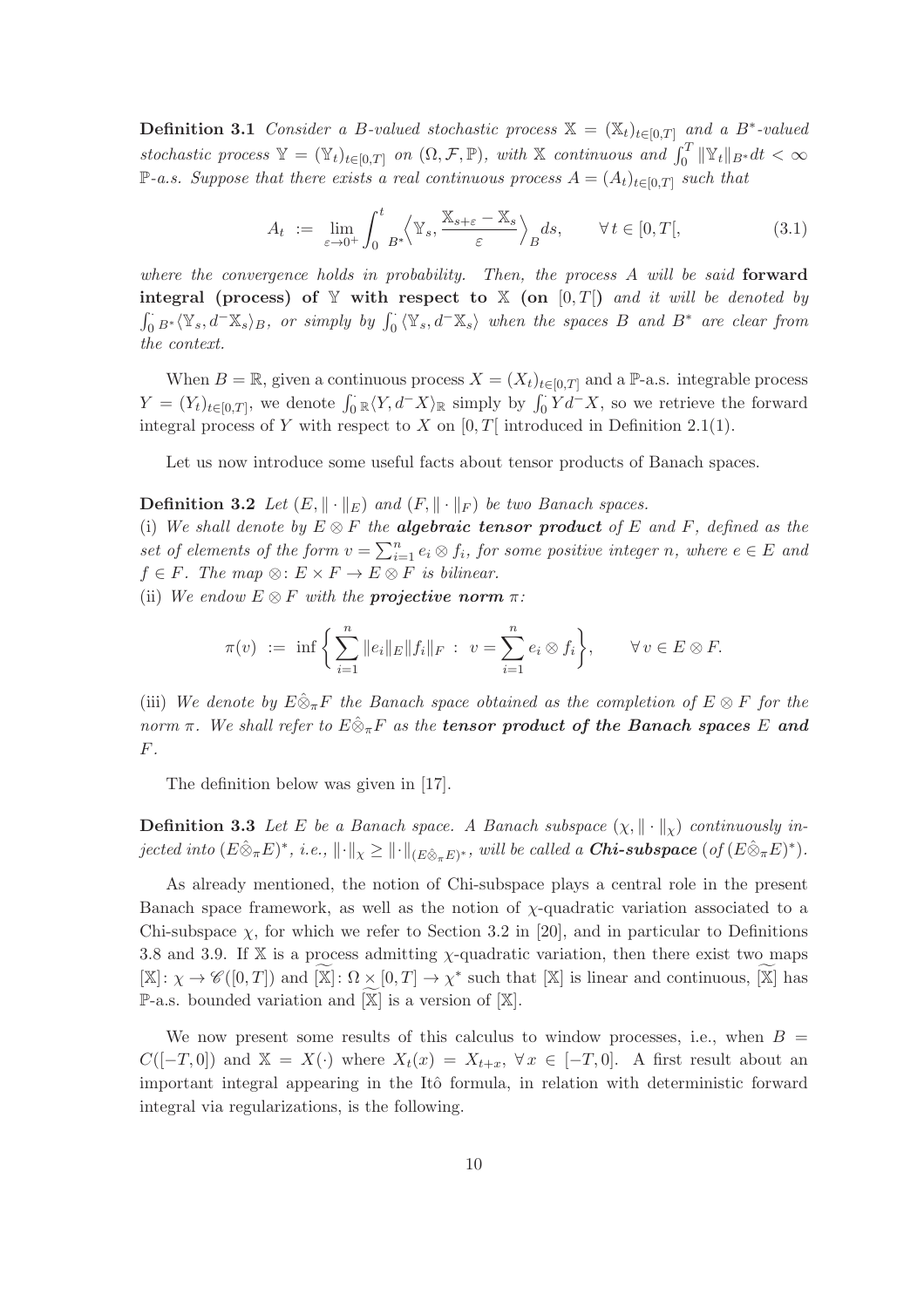**Proposition 3.1** Let  $\Gamma \subset C([-T, 0])$ . Let  $\mathbb{X} = X(\cdot)$  be the window process associated with a continuous process  $X = (X_t)_{t \in [0,T]}$  such that  $X \in \Gamma$  a.s. Let G be weakly bounded and measurable. Suppose that the forward deterministic integral

$$
I^-(t,\eta) := \int_{]-t,0]} G_{dx}(t,\eta) d^-\eta(x), \qquad \forall \, t \in [0,T],
$$

Γ-strongly exists. Then

$$
\int_0^t \langle G(s, \mathbb{X}_s), d^- \mathbb{X}_s \rangle = \int_0^t I^-(s, \mathbb{X}_s) ds.
$$
 (3.2)

We will concentrate now on the Chi-subspace  $\chi_{Diag}^0$ , which is the following subspace of  $C([-T, 0])\hat{\otimes}_{\pi}C([-T, 0]).$ 

$$
\chi_{Diag}^{0} := \{ \mu \in \mathcal{M}([-T, 0]^2) : \mu(dx, dy) = g_1(x, y) dx dy + \lambda \delta_0(dx) \otimes \delta_0(dy) + g_2(x) dx \otimes \delta_0(dy) + \delta_0(dx) \otimes g_3(y) dy + g_4(x) \delta_y(dx) \otimes dy, g_1 \in L^2([-T, 0]^2), g_2, g_3 \in L^2([-T, 0]), g_4 \in L^{\infty}([-T, 0]), \lambda \in \mathbb{R} \}.
$$

In general, we refer to the term  $q_4(x)\delta_u(dx) \otimes dy$  as the **diagonal component**.

According to Sections 3 and 4 of [20], see also [16], one can calculate  $\chi$ -quadratic variations of a window process associated with a finite quadratic variation real process. In particular, we have the following result.

**Proposition 3.2** Let X be a real finite quadratic variation process and  $X = X(\cdot)$  its associated window process. Then  $\mathbb{X} = X(\cdot)$  admits a  $\chi^0_{Diag}$ -quadratic variation which equals  $(we denote by D_{-t} := \{(x, x) : x \in [-t, 0]\})$ 

$$
\widetilde{[\mathbb{X}]}_t(\mu) = \mu(\{(0,0)\})[X]_t + \int_{-t}^0 g_4(x)[X]_{t+x} dx = \int_{D_{-t}} d\mu(x,y)[X]_{t+x}, \quad (3.3)
$$

where  $\mu$  is a generic element in  $\chi^0_{Diag}$  with diagonal component of type  $g_4(x)\delta_y(dx)dy$ ,  $g_4$  in  $L^{\infty}([-T,0])$ . In particular, if  $[X]_t = \int_0^t Z_s ds$  for an adapted real valued process  $(Z_s)_{s \in [0,T]}$ , then

$$
\widetilde{[\mathbb{X}]}_t(\mu) = \int_0^t \left( \int_{D_{-s}} d\mu(x, y) Z_{s+x} \right) ds. \tag{3.4}
$$

This allows to state the following theorem, which is an application to window processes  $X = X(\cdot)$  of the infinite dimensional Itô formula stated in Theorem 5.2 in [20]. In the sequel,  $\sigma: [0, T] \times C([-T, 0]) \to \mathbb{R}$  is a continuous map.

**Theorem 3.1** Let X be a real finite quadratic variation process and  $X = X(\cdot)$  its associated window process. Let  $B = C([-T, 0])$  and  $F: [0, T] \times B \to \mathbb{R}$  in  $C^{1,2}([0, T] \times C([-T, 0]))$  in the Fréchet sense, such that  $(t, \eta) \mapsto D^2F(t, \eta)$  is continuous with values in  $\chi := \chi_{Diag}^0$ .

1. We have

$$
F(t, \mathbb{X}_t) = F(0, \mathbb{X}_0) + \int_0^t \langle D_{dx}^{\perp} F(s, \mathbb{X}_s), d^- \mathbb{X}_s \rangle + \int_0^t D^{\delta_0} F(s, \mathbb{X}_s) d^- X_s \qquad (3.5)
$$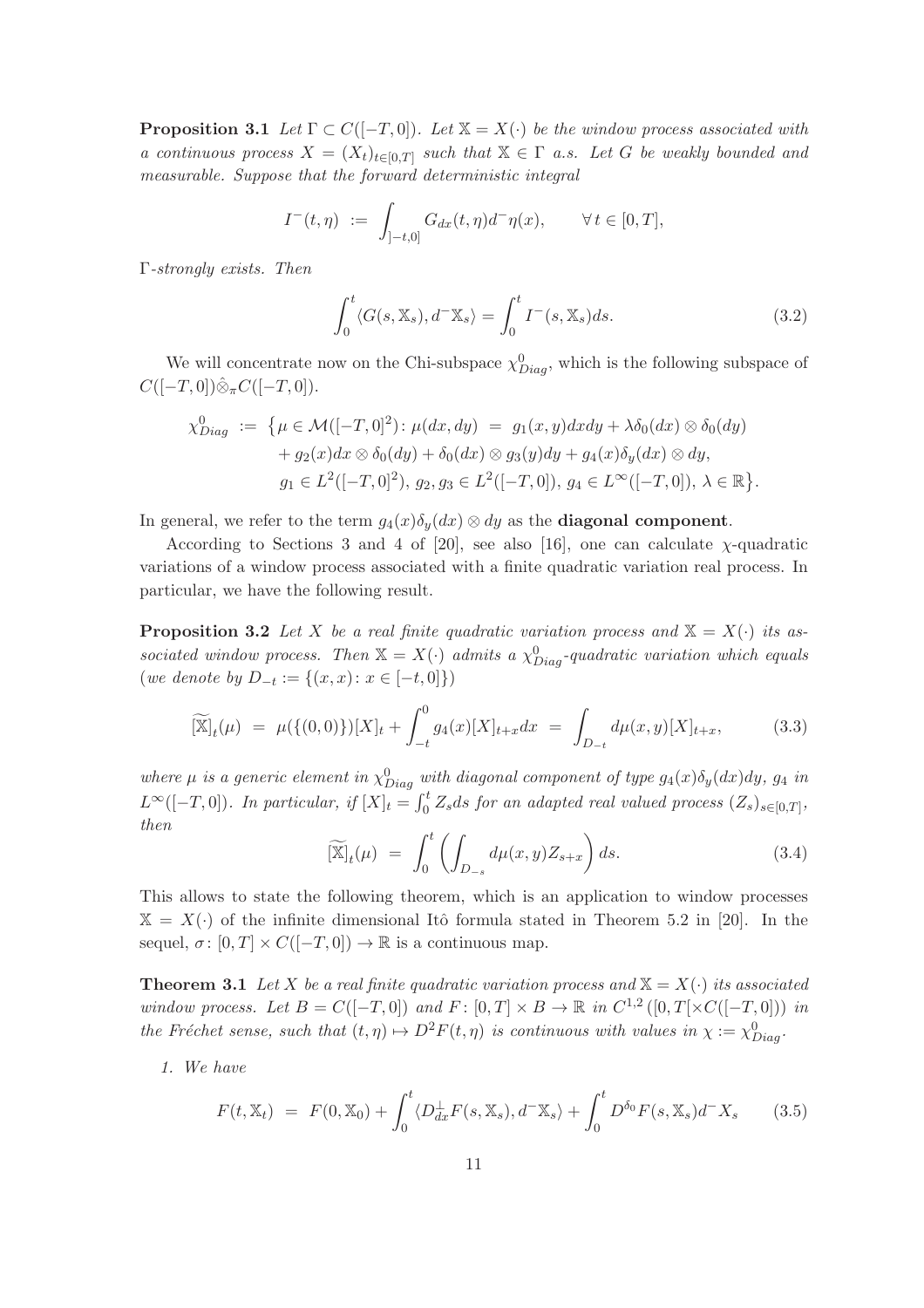$$
+\frac{1}{2}\int_0^t \langle D^2F(s, \mathbb{X}_s), d[\widetilde{\mathbb{X}}]_s \rangle, t \in [0, T[,
$$

whenever either the first or the second integral in the right-hand side exists.

2. If 
$$
[X]_t = \int_0^t \sigma^2(s, X_s(\cdot))ds
$$
 then, if  $t \in [0, T]$ ,  

$$
\int_0^t \langle D^2 F(s, \mathbb{X}_s), d[\mathbb{X}]_s \rangle = \int_0^t \left( \int_{D_{-s}} D^2_{dx\,dy} F(s, \mathbb{X}_s) \sigma^2(s+x, \mathbb{X}_{s+x}) \right) ds.
$$
(3.6)

**Remark 3.1** Notice that when the map F in Theorem 3.1 satisfies  $F(t, \eta) = F(t, \eta(0)),$ for all  $(t, \eta) \in [0, T] \times C([-T, 0])$ , so that it does not depend on the "past" but only on the "present value" of the path  $\eta$ , then we retrieve Itô formula (2.3).

Remark 3.2 As already mentioned, Itô formula (3.5) holds if either the first or the second integral in the right-hand side exists. This happens for instance in the two following cases.

- 1. X is a semimartingale.
- 2.  $X(\cdot)$  takes values in some subset  $\Gamma$  of  $C([-T, 0])$  and  $\int_{]-t,0]} D_{dx}^{\perp} F(t, \eta) d^{\top} \eta(x)$   $\Gamma$ strongly exists in the sense of Definition 2.8. In that case, Proposition 3.1 implies that  $\int_0^t B^* \langle D^{\perp} F(s, \mathbb{X}_s), d^- \mathbb{X}_s \rangle_B = \int_0^t I^-(s, \mathbb{X}_s) ds$  as in (3.2).

#### Proof of Theorem 3.1.

Proposition 3.2 states that X admits a  $\chi_{Diag}^0$ -quadratic variation [X] with version [X]. Item 1. is a consequence of Theorem 5.2 in [20] for  $\mathbb{X} = X(\cdot)$ . This implies that the forward integral  $\int_0^t B^* \langle DF(s, \mathbb{X}_s), d^-\mathbb{X}_s \rangle_B$ ,  $t \in [0, T[,$  exists and it decomposes into the sum

$$
\int_0^t D^{\delta_0} F(s, \mathbb{X}_s) d^- X_s + \int_0^t B^* \langle D^\perp F(s, \mathbb{X}_s), d^- \mathbb{X}_s \rangle_B, \tag{3.7}
$$

provided that at least one of the two addends exists.

Suppose now that  $[X]_t = \int_0^t \sigma^2(s, X_s(\cdot))ds$ . Then  $\widetilde{X}_t(\mu) = \int_{D_{-t}} [X]_{t+x} d\mu(x, y)$  for any  $\mu \in \chi_{Diag}^0$ . If  $\mu \in \chi_{Diag}^0$ , by (3.4) setting  $Z_s = \sigma^2(s, X_s(\cdot))$ , we get

$$
\widetilde{[\mathbb{X}]}_t(\mu) = \int_{D_{-t}} \left( \int_0^{t+x} \sigma^2(s, X_s(\cdot)) ds \right) d\mu(x, y) = \int_0^t \left( \int_{D_{-s}} d\mu(x, y) \sigma^2(s, X_s(\cdot)) \right) ds.
$$
\n(3.8)

Finally, by elementary integration arguments in Banach spaces it follows

$$
\int_0^t \langle D^2 F(s, \mathbb{X}_s), d[\widetilde{\mathbb{X}}]_s \rangle = \int_0^t \left( \int_{D_{-s}} D^2_{dx\,dy} F(s, \mathbb{X}_s) \sigma^2(s+x, \mathbb{X}_{s+x}) \right) ds, \tag{3.9}
$$

and the result is established.  $\Box$ 

Now we introduce an important notation.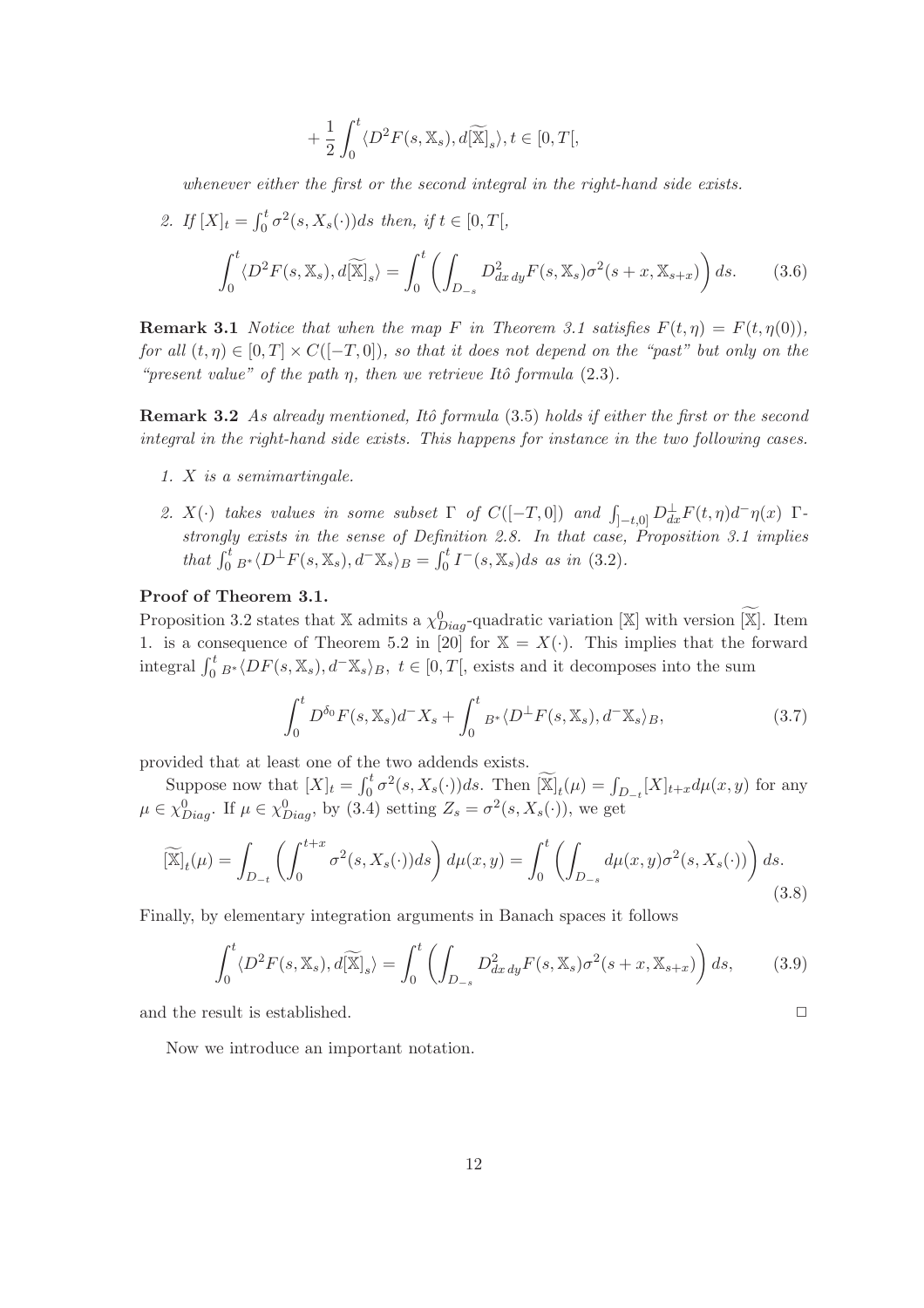**Definition 3.4** Let  $\mathcal{U}$ :  $[0,T] \times C([-T,0]) \rightarrow \mathbb{R}$  be in  $C^{1,2}([0,T[ \times C([-T,0]) )$ . Provided that, for a given  $\eta \in C([-T,0])$ ,  $\eta \in C([-T,0), \int_{]-t,0]} D_{dx}^{\perp} \mathcal{U}(t,\eta) d^{\perp} \eta(x)$   $\Gamma$ -strongly exists for any  $t \in [0, T], \eta \in \Gamma$ , we define

$$
\mathcal{L}\mathcal{U}(t,\eta) = \partial_t \mathcal{U}(t,\eta) + \int_{]-t,0]} D_{dx}^{\perp} \mathcal{U}(t,\eta) d^{\perp}\eta(x)
$$
\n
$$
+ \frac{1}{2} \int_{D_{-t}} D_{dx\,dy}^2 \mathcal{U}(t+x,\eta) \sigma^2(t+x,\eta(x+\cdot)).
$$
\n(3.10)

**Proposition 3.3** Let  $\Gamma \subset C([-T,0])$ . Let  $F : [0,T] \times C([-T,0]) \rightarrow C([-T,0])$  be of class  $C^{1,2}([0,T[\times C([-T,0]))$  fulfilling the following assumptions.

- (i)  $\int_{[-t,0]} D^{\perp}_{dx} F(t,\eta) d^{-} \eta(x), t \in [0,T[, \Gamma\text{-strongly exists.}$
- (ii)  $D^2F: [0, T[ \times C([-T, 0]) \to \chi_{Diag}^0 \text{ exists and it is continuous.}$

Let X be a finite quadratic variation process such that  $X(\cdot)$  a.s. lies in  $\Gamma$ .

$$
[X]_t = \int_0^t \sigma^2(s, \mathbb{X}_s) ds. \tag{3.11}
$$

Then, the indefinite forward integral  $\int_0^t D^{\delta_0} F(s, \mathbb{X}_s) d^- X_s, t \in [0, T],$  exists and

$$
F(t, \mathbb{X}_t) = F(0, \mathbb{X}_0) + \int_0^t D^{\delta_0} F(s, \mathbb{X}_s) d^- X_s + \frac{1}{2} \int_0^t \mathcal{L} F(s, \mathbb{X}_s) ds, \tag{3.12}
$$

where  $\mathcal{L}F(t,\eta)$  is introduced in Definition 3.4, see (3.10).

**Proof.** The proof follows from Theorem 3.1, which applies Itô formula for window processes to  $u(s, X_s(\cdot))$  between 0 and  $t < T$ .

Proposition 3.3, i.e., the Itô formula, can be used, in this paper, in two applications.

- 1. To characterize probabilistically the solution of the Kolmogorov equation when  $X$  is a standard stochastic flow. In particular this is useful to prove uniqueness of strict solutions.
- 2. To show the robustness representation of a random variable, when X is a general finite quadratic variation process.

## 3.2 Link with functional Itô calculus

Recently a new branch of stochastic calculus has appeared, known as *functional Itô calculus*, introduced by [22] and then rigorously developed by [6, 7, 8]. It is a stochastic calculus for functionals depending on the all path of a stochastic process, and not only on its current value as in the classical Itô calculus. One of the main issue of functional Itô calculus is the definition of the functional (or pathwise or Dupire) derivatives, i.e., the horizontal and vertical derivatives. Roughly speaking, the horizontal derivative looks only at the past values of the path, while the vertical derivative looks only at the present value of the path.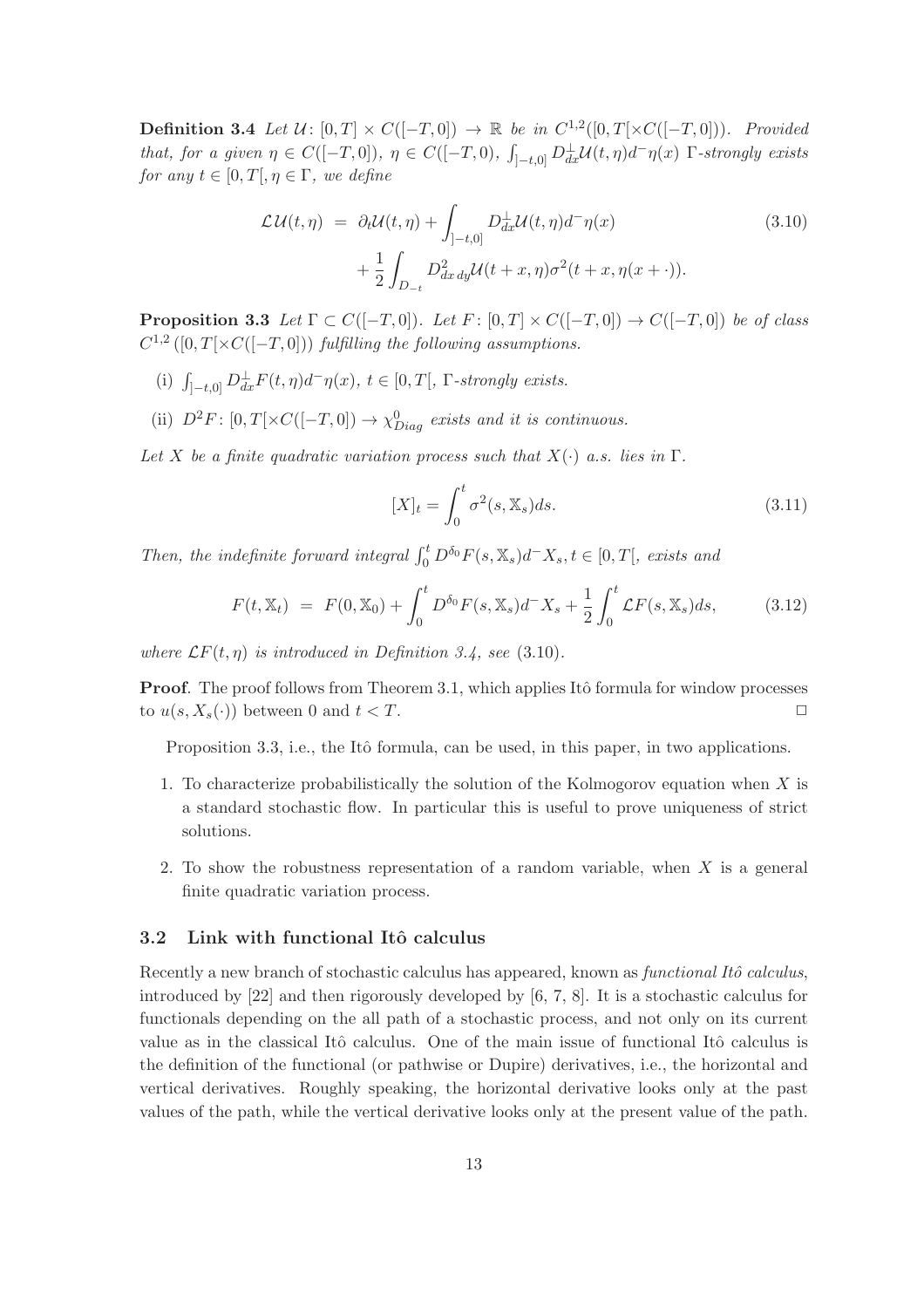In the present section, we shall illustrate how functional Itô calculus can be interpreted in terms of stochastic calculus via regularizations for window processes. To this end, it will be useful to work within the setting introduced in  $[10]$ , where functional Itô calculus was developed by means of stochastic calculus via regularizations. It is worth noting that this is not the only difference between [10] and the work [6] together with [7, 8]. For more information on this point we refer to [10]. Here, we just observe that in [6] it is essential to consider functionals defined on the space of càdlàg trajectories, since the definition of functional derivatives necessitates of discontinuous paths. Therefore, if a functional is defined only on the space of continuous trajectories (because, e.g., it depends on the paths of a continuous process as Brownian motion), we have to extend it anyway to the space of càdlàg trajectories, even though, in general, there is no unique way to extend it. In contrast to this approach, in [10] it is introduced an intermediate space between the space of continuous trajectories  $C([-T, 0])$  and the space of càdlàg trajectories  $\mathbb{D}([-T, 0])$ , denoted  $\mathscr{C}([-T,0])$ , which allows to define functional derivatives.  $\mathscr{C}([-T,0])$  is the space of bounded trajectories on  $[-T, 0]$ , continuous on  $[-T, 0]$  and possibly with a jump at 0.  $\mathscr{C}([-T,0])$  is endowed with a topology such that  $C([-T,0])$  is dense in  $\mathscr{C}([-T,0])$  with respect to this topology. Therefore, any functional  $\mathcal{U} \colon [0,T] \times C([-T,0]) \to \mathbb{R}$ , continuous with respect to the topology of  $\mathscr{C}([-T,0])$ , admits a unique extension to  $\mathscr{C}([-T,0])$ , denoted  $u: [0, T] \times \mathscr{C}([-T, 0]) \to \mathbb{R}$ . In addition, the time variable and the path have two distinct roles in [10], as for the time variable and the space variable in the classical Itô calculus. This, in particular, allows to define the horizontal derivative independently of the time derivative, so that, the horizontal derivative defined in [6] corresponds to the sum of the horizontal derivative and of the time derivative in [10]. We mention that an alternative approach to functional derivatives was introduced in [1].

In the following, we work within the framework introduced in [10]. In particular, given a functional  $U: C([-T, 0]) \to \mathbb{R}$  we denote by  $D^H U$  and  $D^V U$  its horizontal and vertical derivatives, respectively (see Definition 2.11 in [10]). Our aim is now to illustrate how the functional derivatives can be expressed in terms of the Fréchet derivatives characterizing stochastic calculus via regularizations for window processes. In particular, while it is clear that the vertical derivative  $D^V \mathcal{U}$  corresponds to  $D^{\delta_0} \mathcal{U}$ , the form of the horizontal derivative  $D^H\mathcal{U}$  is more difficult to guess. This latter point is clarified by the following two results, which were derived in [10], see Propositions 2.6 and 2.7.

**Proposition 3.4** Consider a continuously Fréchet differentiable map  $U : C([-T, 0]) \to \mathbb{R}$ . We make the following assumptions.

(i)  $\forall \eta \in C([-T, 0])$  there exists  $D_x^{\text{ac}} \mathcal{U}(\eta) \in BV([-T, 0])$  such that

$$
D_{dx}^{\perp} \mathcal{U}(\eta) = D_x^{\text{ac}} \mathcal{U}(\eta) dx.
$$

(ii) There exist continuous extensions (necessarily unique)

$$
u\colon \mathscr{C}([-T,0])\to \mathbb{R}, \qquad D_x^{\text{ac}}u\colon \mathscr{C}([-T,0])\to BV([-T,0])
$$

of  $\mathcal U$  and  $D^{\text{ac}}_x\mathcal U$ , respectively.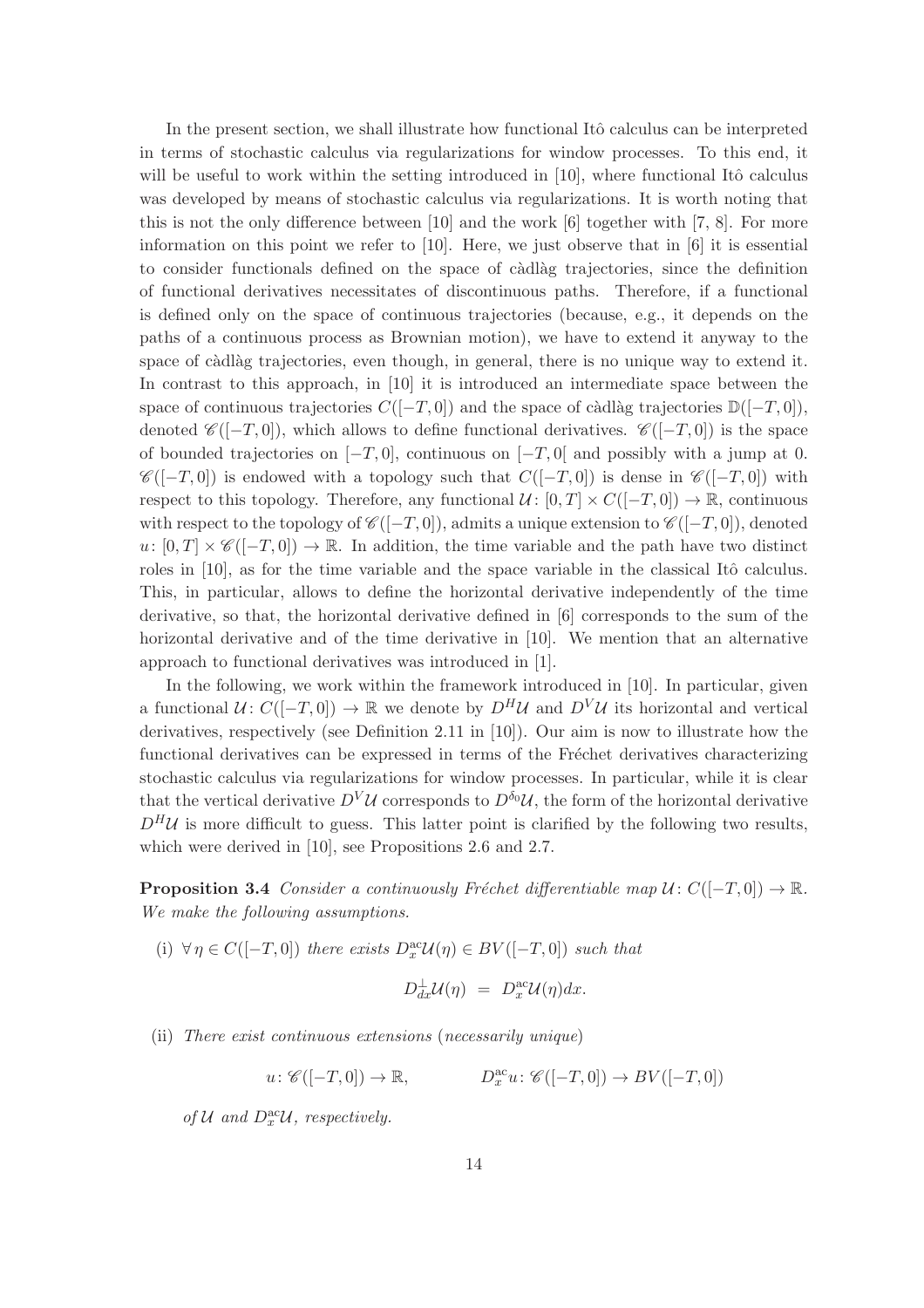Then,  $\forall \eta \in C([-T, 0]),$ 

$$
D^H \mathcal{U}(\eta) = \int_{[-T,0]} D_x^{\text{ac}} \mathcal{U}(\eta) d^+ \eta(x). \tag{3.13}
$$

In particular, the horizontal derivative  $D^H U(\eta)$  and the backward integral in (3.13) exist.

**Proposition 3.5** Consider a continuous path  $\eta \in C([-T, 0])$  with finite quadratic variation on  $[-T, 0]$ . Consider a twice continuously Fréchet differentiable map  $\mathcal{U} : C([-T, 0]) \to \mathbb{R}$ satisfying

 $D^2\mathcal{U}: C([-T,0]) \longrightarrow \chi_0 \subset (C([-T,0])\hat{\otimes}_{\pi}C([-T,0]))^*$  continuously with respect to  $\chi_0$ .

Moreover, assume the following.

- (i)  $D_x^{2,Diag}U(\eta)$ , the diagonal component of  $D_x^2U(\eta)$ , has a set of discontinuity which has null measure with respect to  $[\eta]$  (in particular, if it is countable).
- (ii) There exist continuous extensions (necessarily unique):

$$
u: \mathscr{C}([-T,0]) \to \mathbb{R},
$$
  $D^2_{dx\,dy}u: \mathscr{C}([-T,0]) \to \chi_0$ 

of U and  $D_{dx\,dy}^2$ U, respectively.

(iii) The horizontal derivative  $D^H U(\eta)$  exists at  $\eta$ .

Then

$$
D^H \mathcal{U}(\eta) = \int_{]-T,0]} D_{dx}^{\perp} \mathcal{U}(\eta) d^+\eta(x) - \frac{1}{2} \int_{[-T,0]} D_x^{2,Diag} \mathcal{U}(\eta) d[\eta](x).
$$
 (3.14)

In particular, the backward integral in (3.14) exists.

# 4 Kolmogorov path-dependent PDE

#### 4.1 The framework

We fix  $\Gamma \subset C([-T, 0])$ . Let us consider the following semilinear Kolmogorov path-dependent equation:

$$
\begin{cases}\n\mathcal{L}\mathcal{U}(t,\eta) + F(t,\eta,\mathcal{U},\sigma(t,\eta)D^{\delta_0}\mathcal{U}) = 0, & \forall (t,\eta) \in [0,T[\times C([-T,0]),\\ \n\mathcal{U}(T,\eta) = G(\eta), & \forall \eta \in C([-T,0]),\n\end{cases} (4.1)
$$

where  $G: C([-T, 0]) \to \mathbb{R}$  and  $F: [0, T] \times C([-T, 0]) \times \mathbb{R} \times \mathbb{R} \to \mathbb{R}$  are Borel measurable functions, while the symbol  $\mathcal{L}\mathcal{U}(t,\eta)$  is introduced in Definition 3.4, see (3.10). In the sequel, we think of  $\mathcal L$  as an operator on  $C([0, T] \times C([-T, 0]))$  with domain

$$
\mathcal{D}(\mathcal{L}) := \left\{ \mathcal{U} \in C^{1,2}([0,T[ \times C([-T,0])) \cap C([0,T] \times C([-T,0])) : \int_{]-t,0]} D_{dx}^{\perp} \mathcal{U}(t,\eta) d^{-}\eta(x) \Gamma\text{-strongly exists } \forall t \in [0,T[ \right\}.
$$

In the sequel, we will consider the case  $\sigma \equiv 1$  and give references for more general cases, which are however partly under investigation. When  $\sigma \equiv 1$  we refer to  $\mathcal L$  as path-dependent heat operator.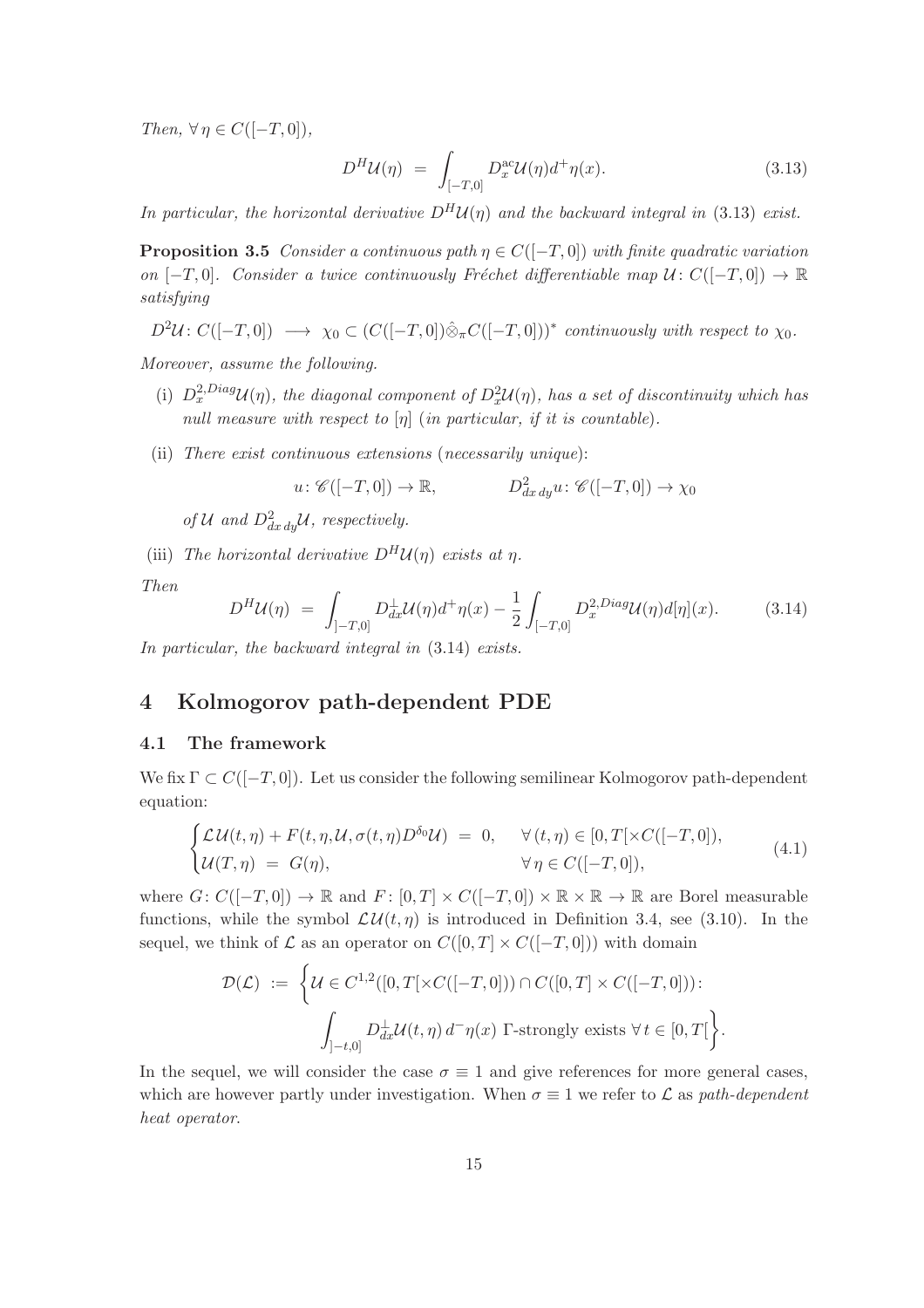#### 4.2 Strict solutions

We provide the definition of strict solution for equation (4.1) and we study its wellposedness.

**Definition 4.1** We say that  $U : [0, T] \times C([-T, 0]) \rightarrow \mathbb{R}$  is a **strict solution** to the semilinear Kolmogorov path-dependent equation (4.1) if U belongs to  $\mathcal{D}(\mathcal{L})$  and solves equation  $(4.1).$ 

Concerning the existence and uniqueness of strict solutions, we first consider the linear Kolmogorov path-dependent PDE:

$$
\begin{cases}\n\mathcal{L}\mathcal{U}(t,\eta) + F(t,\eta) = 0, & \forall (t,\eta) \in [0,T[\times C([-T,0]),\\ \mathcal{U}(T,\eta) = G(\eta), & \forall \eta \in C([-T,0]).\n\end{cases} (4.2)
$$

We have the following uniqueness and existence results for equation (4.2), for which we need to introduce some additional notations. In particular, we consider a complete probability space  $(\Omega, \mathcal{F}, \mathbb{P})$  and a real Brownian motion  $W = (W_t)_{t>0}$  defined on it. We denote by  $\mathbb{F} = (\mathcal{F}_t)_{t>0}$  the natural filtration generated by W, completed with the P-null sets of  $\mathcal{F}$ .

**Definition 4.2** Let  $t \in [0, T]$  and  $\eta \in C([-T, 0])$ . Then, we define the **stochastic flow**:

$$
\mathbb{W}_s^{t,\eta}(x) = \begin{cases} \eta(x+s-t), & -T \le x \le t-s, \\ \eta(0) + W_{x+s} - W_t, & t-s < x \le 0, \end{cases}
$$

for any  $t \leq s \leq T$ .

**Theorem 4.1** Let  $\Gamma = V^2$ . Consider a strict solution U to (4.2) and suppose that there exist two positive constants C and m such that

$$
|G(\eta)| + |F(t, \eta)| + |\mathcal{U}(t, \eta)| \le C\big(1 + \|\eta\|_{\infty}^m\big), \qquad \forall (t, \eta) \in [0, T] \times C([-T, 0]). \tag{4.3}
$$

Then,  $U$  is given by

$$
\mathcal{U}(t,\eta) = \mathbb{E}\bigg[G(\mathbb{W}_T^{t,\eta}) + \int_t^T F(s,\mathbb{W}_s^{t,\eta})ds\bigg], \qquad \forall (t,\eta) \in [0,T] \times C([-T,0]).
$$

In particular, there exists at most one strict solution to the semilinear Kolmogorov pathdependent equation (4.1) satisfying a polynomial growth condition as in (4.3).

**Proof.** Fix  $(t, \eta) \in [0, T] \times C([-T, 0])$  and  $T_0 \in [0, T]$ . Applying Itô formula (3.5) to  $\mathcal{U}(s, \mathbb{W}_s^{t,\eta})$  between t and  $T_0$ , and using (3.6), we obtain

$$
\mathcal{U}(t,\eta) = \mathcal{U}(T_0,\mathbb{W}_{T_0}^{t,\eta}) - \int_t^{T_0} \mathcal{L}\mathcal{U}(s,\mathbb{W}_s^{t,\eta})ds - \int_t^{T_0} D^{\delta_0} \mathcal{U}(s,\mathbb{W}_s^{t,\eta})dW_s.
$$

Since  $U$  solves equation (4.2), we have

$$
\mathcal{U}(t,\eta) = \mathcal{U}(T_0, \mathbb{W}_{T_0}^{t,\eta}) + \int_t^{T_0} F(s, \mathbb{W}_s^{t,\eta}) ds - \int_t^{T_0} D^{\delta_0} \mathcal{U}(s, \mathbb{W}_s^{t,\eta}) dW_s.
$$
 (4.4)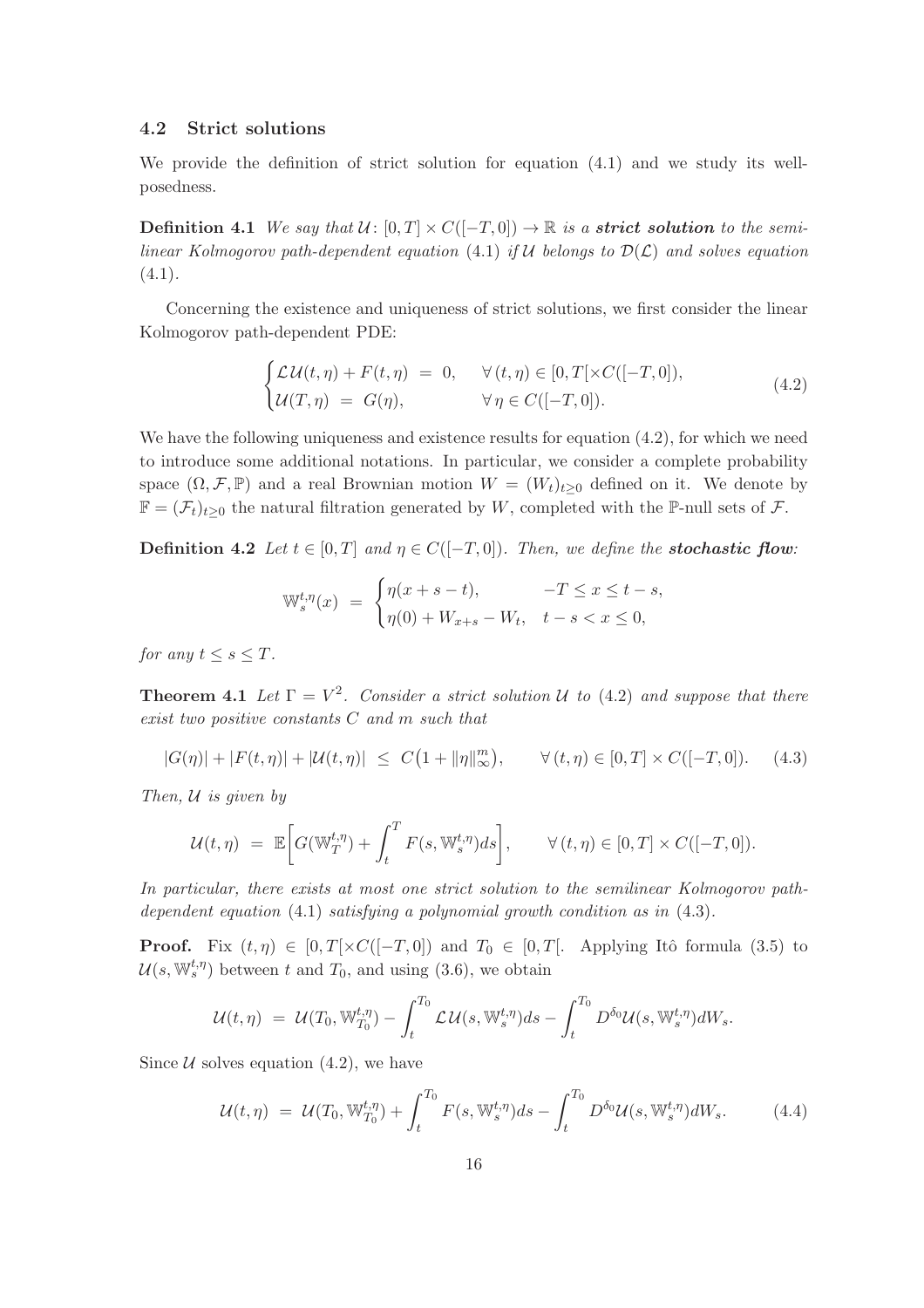Consider now the process  $M = (M_s)_{s \in [t,T_0]}$  given by

$$
M_s := \int_t^s D^{\delta_0} \mathcal{U}(s, \mathbb{W}_s^{t, \eta}) dW_s, \qquad \forall s \in [t, T_0].
$$

Using the polynomial growth condition of U and F, and recalling that, for any  $q \ge 1$ ,

$$
\mathbb{E}\Big[\sup_{t\leq s\leq T} \|\mathbb{W}_s^{t,\eta}\|_{\infty}^q\Big] < \infty,
$$
\n(4.5)

we see that M satisfies

$$
\mathbb{E}\Big[\sup_{s\in[t,T_0]}|M_s|\Big]~<~\infty.
$$

This implies that  $M$  is a martingale. Therefore, taking the expectation in  $(4.4)$ , we find

$$
\mathcal{U}(t,\eta) = \mathbb{E}\bigg[\mathcal{U}(T_0, \mathbb{W}^{t,\eta}_{T_0}) + \int_t^{T_0} F(s, \mathbb{W}^{t,\eta}_s) ds\bigg].\tag{4.6}
$$

From the polynomial growth condition (4.3), together with (4.5), we can apply Lebesgue's dominated convergence theorem and pass to the limit in (4.6) as  $T_0 \to T^-$ , from which the claim follows.  $\Box$ 

We remark that previous proof can be easily adapted to the more general case when  $\sigma$ is not necessarily constant.

**Theorem 4.2** We suppose  $\Gamma = C([-T, 0])$ . Let  $F \equiv 0$  and G admits the cylindrical representation

$$
G(\eta) = g\bigg(\int_{[-T,0]} \varphi_1(x+T)d^{-}\eta(x), \dots, \int_{[-T,0]} \varphi_N(x+T)d^{-}\eta(x)\bigg), \qquad (4.7)
$$

 $\emph{for some functions $g$} \in C_p^2(\mathbb{R}^N) \emph{ (}g$ and its first and second derivatives are continuous.}$ and have polynomial growth) and  $\varphi_1, \ldots, \varphi_N \in C^2([0,T])$ , with  $N \in \mathbb{N} \setminus \{0\}$ , where the deterministic integrals in  $(4.7)$  are defined according to Definition 2.4(i). Then, there exists a unique strict solution  $U$  to the path-dependent heat equation (4.2) satisfying a polynomial growth condition as in (4.3), which is given by

$$
\mathcal{U}(t,\eta) \ = \ \mathbb{E}\big[ G(\mathbb{W}_T^{t,\eta})\big], \qquad \forall \, (t,\eta) \in [0,T] \times C([-T,0]).
$$

Proof. The proof can be done along the lines of Theorem 3.2 in [10]. We simply notice that the idea of the proof is first to show that  $U$ , as  $G$ , admits a cylindrical representation. This in turn allows to express  $\mathcal U$  in terms of a function defined on a finite dimensional space:  $\Psi: [0,T] \times \mathbb{R}^N \to \mathbb{R}$ . Using the regularity of g, together with the property of the Gaussian density, we can prove that  $\Psi$  is a smooth solution to a certain partial differential equation on  $[0,T] \times \mathbb{R}^N$ . Finally, using the relation between U and  $\Psi$ , we conclude that U solves equation  $(4.2)$ .

Remark 4.1 An alternative existence result for strict solutions is represented by Proposition 9.53 in [17]. We suppose (4.7) with  $\varphi_1, \ldots, \varphi_N \in C^2([-T, 0])$  such that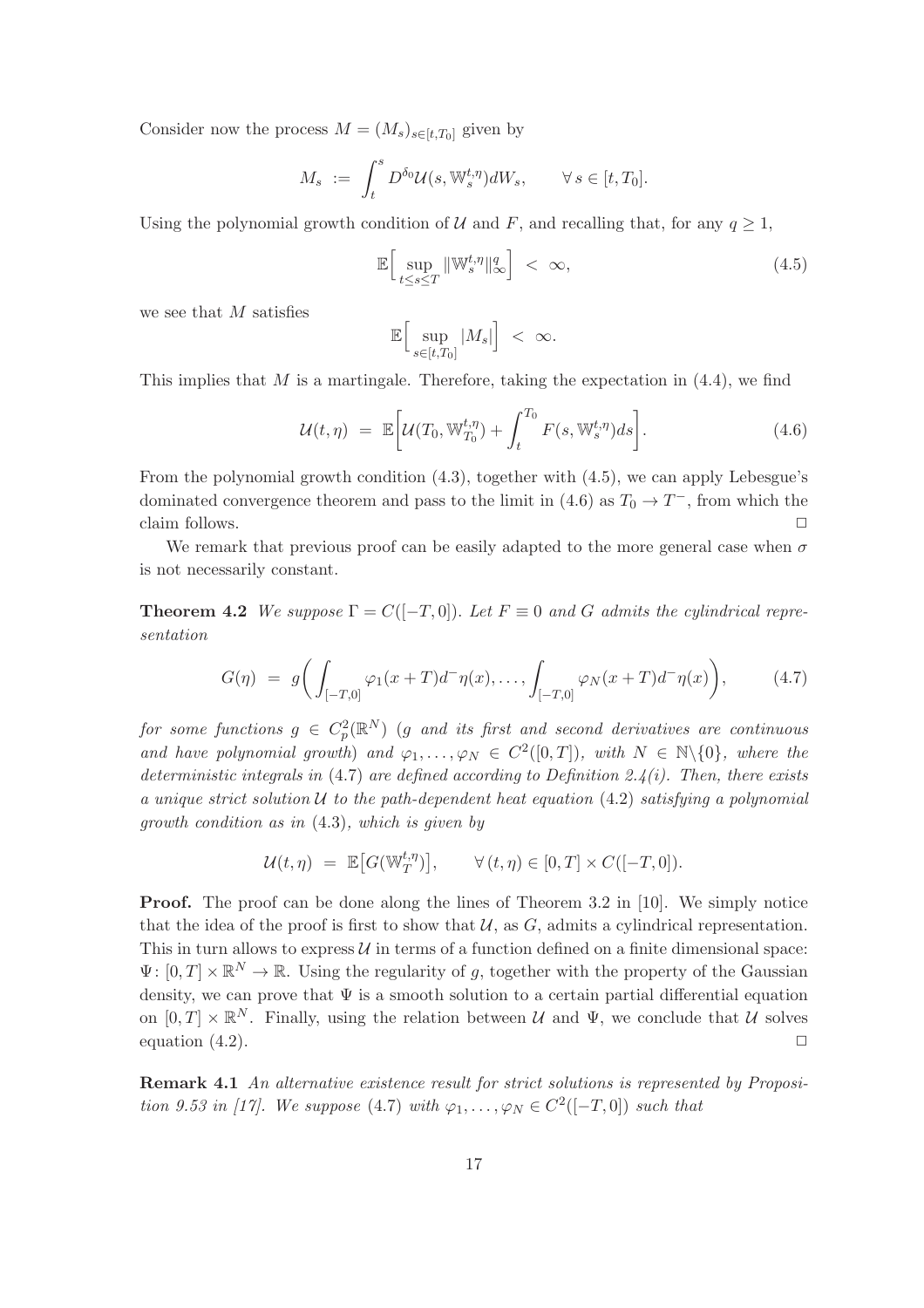- $g: \mathbb{R}^N \to \mathbb{R}^N$  in only continuous and with linear growth;
- the matrix  $\Sigma_t = (\int_t^T \varphi_i(s) \varphi_j(s) ds)_{1 \leq i,j \leq N}, \forall t \in [0,T]$ , has a strictly positive determinant for all  $t \in [0, T]$ .

Then, it follows from Proposition 9.53 in [17] that the functional  $U$  given by

$$
\mathcal{U}(t,\eta) \ = \ \mathbb{E}\big[ G(\mathbb{W}_T^{t,\eta})\big], \qquad \forall \, (t,\eta) \in [0,T] \times C([-T,0]),
$$

is still the unique strict solution to the path-dependent heat equation (4.2) satisfying a polynomial growth condition as in (4.3).

Another existence result is given below. It is stated and proved in [16] and its proof is an adaptation of the proof of Theorem 9.41 in [17].

**Theorem 4.3** We suppose  $\Gamma = C([-T, 0])$ . Let  $G \in C^3(C([-T, 0]))$  such that  $D^3G$  has polynomial growth. Let  $\mathcal U$  be defined by  $\mathcal U(t,\eta)=\mathbb E\big[G\big(\mathbb W_T^{t,\eta}\big)\big].$ 

- 1) Then  $u \in C^{0,2}([0,T] \times C([-T,0])).$
- 2) Suppose moreover
	- i)  $DG(\eta) \in H^1([-T,0]),$  i.e., function  $x \mapsto D_xG(\eta)$  is in  $H^1([-T,0]),$  every fixed  $n$ :
	- ii) DG has polynomial growth in  $H^1([-T,0])$ , i.e., there is  $p \geq 1$  such that

$$
\eta \mapsto ||DG(\eta)||_{H^1} \le const \left( ||\eta||^p_{\infty} + 1 \right) . \tag{4.8}
$$

iii) The map

$$
\eta \mapsto DG(\eta) \qquad \text{considered} \qquad C([-T, 0]) \to H^1([-T, 0]) \qquad \text{is continuous.}
$$
\n
$$
(4.9)
$$

Then  $\mathcal{U} \in C^{1,2}([0,T] \times C([-T,0]))$  and  $\mathcal{U}$  is a strict solution of (4.1) in the sense of Definition 4.1.

For more existence results concerning strict solutions, with  $\sigma$  not necessarily identically equal to 1 and possibly even degenerate, we refer to [16] and [9].

We end this section proving a uniqueness result for the general semilinear Kolmogorov path-dependent PDE (4.1). To this end, we shall rely on the theory of backward stochastic differential equations, for which we need to introduce the following spaces of stochastic processes.

•  $\mathbb{S}^2(t,T)$ ,  $0 \le t \le T$ , the family of real continuous F-adapted stochastic processes  $Y = (Y_s)_{t \leq s \leq T}$  satisfying

$$
\|Y\|_{\mathbb{S}^2(t,T)}^2 \,:=\; \mathbb{E}\Big[\sup_{t\leq s\leq T}|Y_s|^2\Big]\;<\; \infty.
$$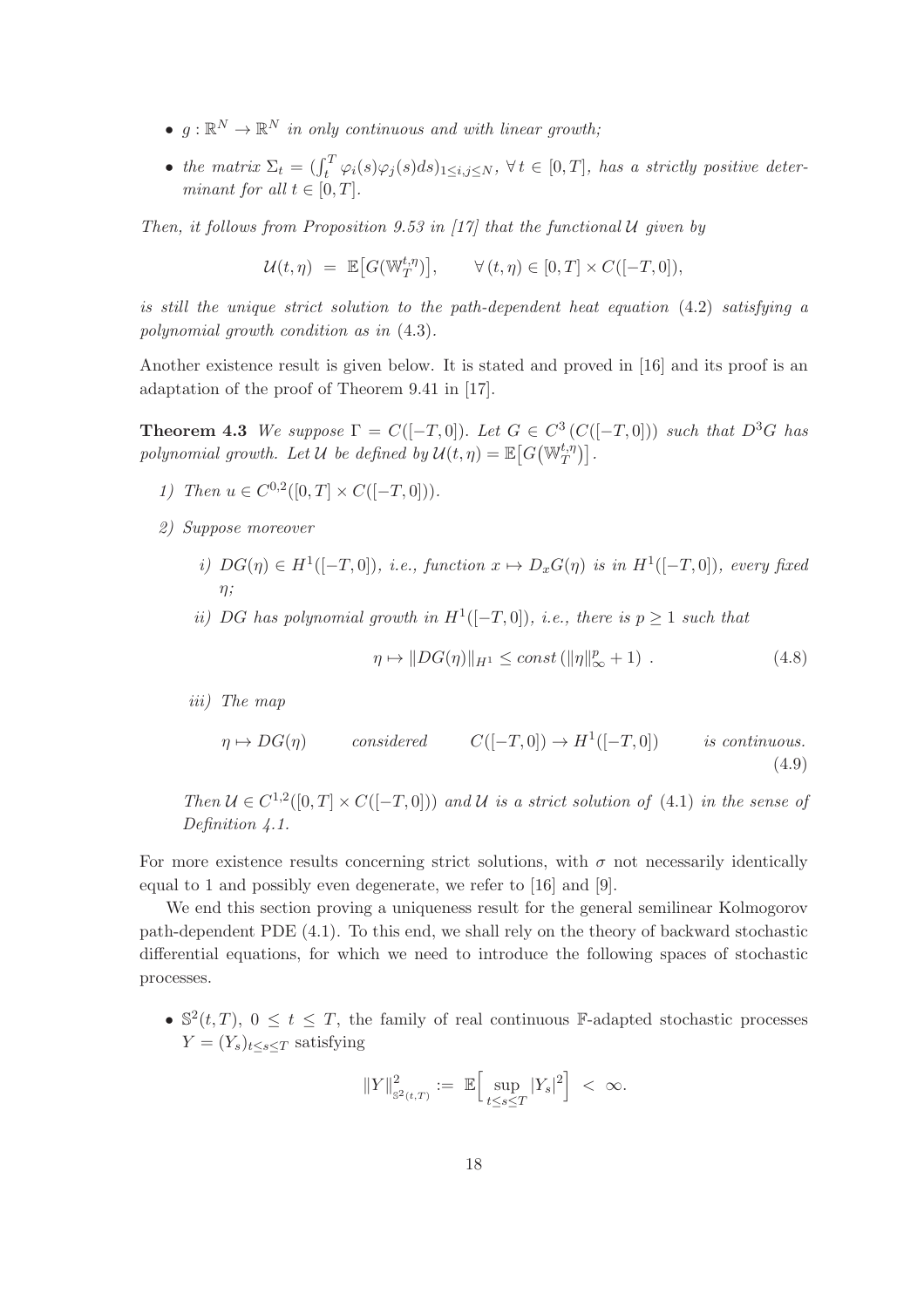•  $\mathbb{H}^2(t,T)$ ,  $0 \le t \le T$ , the family of  $\mathbb{R}^d$ -valued F-predictable stochastic processes  $Z =$  $(Z_s)_{t\leq s\leq T}$  satisfying

$$
||Z||_{\mathbb{H}^2(t,T)}^2 := \mathbb{E}\bigg[\int_t^T |Z_s|^2 ds\bigg] < \infty.
$$

Theorem 4.4 Suppose that there exist two positive constants C and m such that

$$
|F(t, \eta, y, z) - F(t, \eta, y', z')| \leq C(|y - y'| + |z - z'|),
$$
  

$$
|G(\eta)| + |F(t, \eta, 0, 0)| \leq C(1 + ||\eta||_{\infty}^{m}),
$$

 $\forall (t, \eta) \in [0, T] \times C([-T, 0]), y, y' \in \mathbb{R}, \text{ and } z, z' \in \mathbb{R}. \text{ Consider a strict solution } U \text{ to } (4.1),$ satisfying

$$
|\mathcal{U}(t,\eta)| \le C(1 + \|\eta\|_{\infty}^m), \qquad \forall (t,\eta) \in [0,T] \times C([-T,0]).
$$
 (4.10)

Then

$$
\mathcal{U}(t,\eta) = Y_t^{t,\eta}, \qquad \forall (t,\eta) \in [0,T] \times C([-T,0]),
$$

 $where \ (Y_s^{t,\eta}, Z_s^{t,\eta})_{s \in [t,T]} = (\mathcal{U}(s, \mathbb{W}_s^{t,\eta}), D^{\delta_0} \mathcal{U}(s, \mathbb{W}_s^{t,\eta}) 1_{[t,T[}(s))_{s \in [t,T]} \in \mathbb{S}^2(t,T) \times \mathbb{H}^2(t,T) \ is$ the solution to the backward stochastic differential equation:  $\mathbb{P}\text{-}a.s.,$ 

$$
Y_s^{t,\eta} = G(\mathbb{W}_T^{t,\eta}) + \int_s^T F(r, \mathbb{W}_r^{t,\eta}, Y_r^{t,\eta}, Z_r^{t,\eta}) dr - \int_s^T Z_r^{t,\eta} dW_r, \qquad t \le s \le T.
$$

In particular, there exists at most one strict solution to the semilinear Kolmogorov pathdependent equation  $(4.1)$ .

**Proof.** The proof can be done along the lines of Theorem 3.1 in [10], simply observing that the role of the vertical derivative  $D^V \mathcal{U}$  in [10] is now played by  $D^{\delta_0} \mathcal{U}$ .

## 4.3 A robust BSDE representation formula

Let  $X = (X_t)_{t \in [0,T]}$  be a real process such that its corresponding window process  $X = X(\cdot)$ takes values in  $\Gamma = V^2$ , i.e. X is a pathwise finite quadratic variation process. For simplicity we suppose that  $[X]_t = t$  and  $X_0 = 0$ . Conformally to what we have mentioned in the introduction, given a random variable  $h = G(\mathbb{X}_T)$  for some functional  $G: C([-T, 0]) \to \mathbb{R}$ , we aim at finding functionals  $u, v : [0, T] \times C([-T, 0]) \to \mathbb{R}$  such that

$$
Y_t = u(t, \mathbb{X}_t), \qquad Z_t = v(t, \mathbb{X}_t)
$$

and

$$
Y_t = G(\mathbb{X}_T) + \int_t^T F(s, \mathbb{X}_s, Y_s, Z_s) ds - \int_t^T Z_s d^- X_s,
$$

for all  $t \in [0, T]$ . In particular, h admits the representation formula

$$
h = u(0, \mathbb{X}_0) - \int_0^T F(s, \mathbb{X}_s, u(s, \mathbb{X}_s), v(s, \mathbb{X}_s)) ds + \int_0^T v(s, \mathbb{X}_s) d^- X_s.
$$

As a consequence of Itô formula in Proposition 3.3, we have the following result.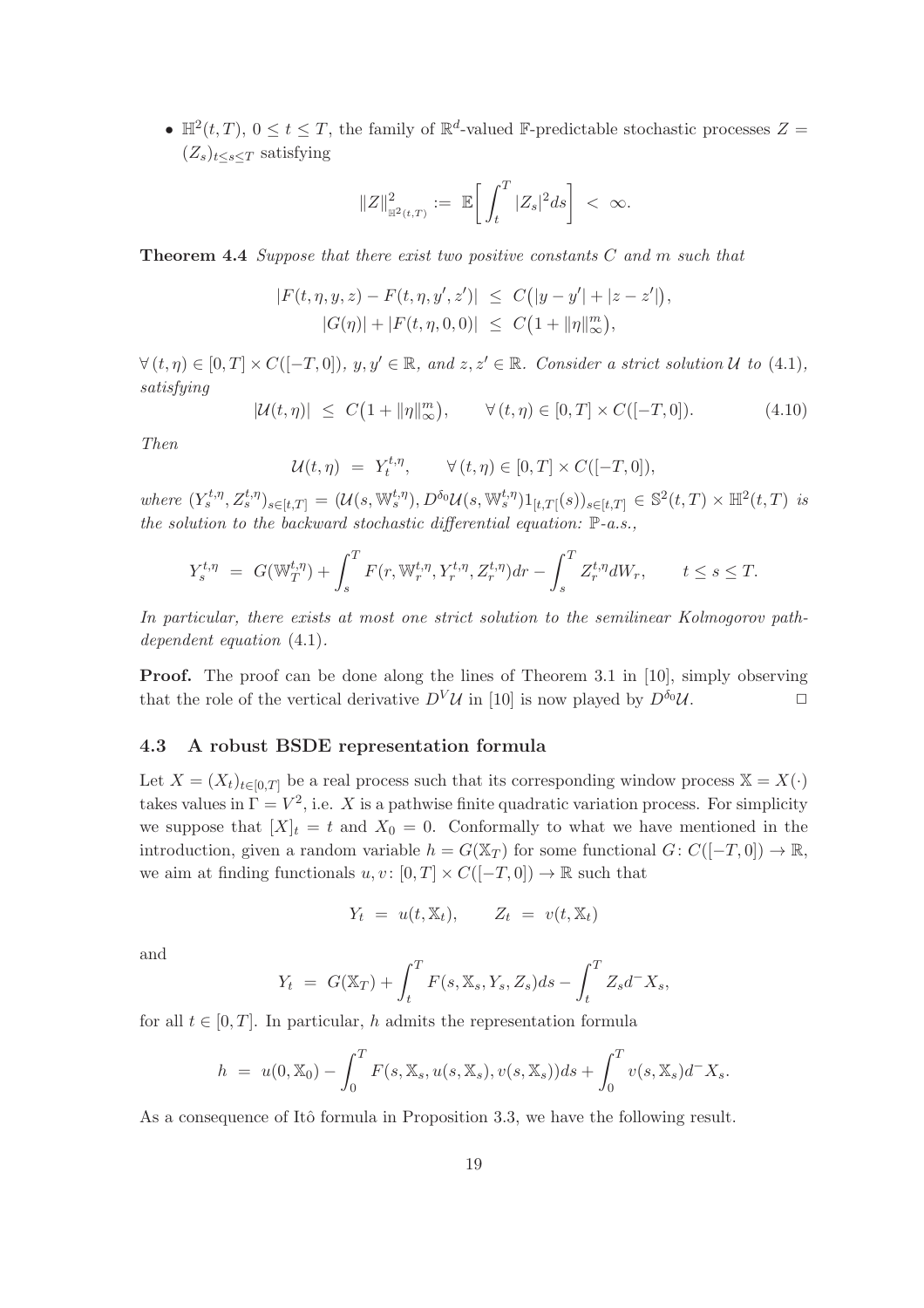**Proposition 4.1** Suppose that G and F are continuous and  $u \in C^{1,2}([0,T[ \times C([-T,0])) \cap$  $C([0,T] \times C([-T,0]))$ . In addition, assume that items (i) and (ii) of Proposition 3.3 hold with u in place of F. Suppose that u solves the Kolmogorov path-dependent PDE  $(4.1)$ . Then

$$
h = Y_0 - \int_0^T F(s, \mathbb{X}_s, u(s, \mathbb{X}_s), v(s, \mathbb{X}_s)) ds + \int_0^T Z_s d^- X_s, \tag{4.11}
$$

with

$$
Y_0 = u(0, \mathbb{X}_0), \qquad Z_s = D^{\delta_0}u(s, \mathbb{X}_s).
$$

We refer to (4.11) as robust BSDE representation formula for h, and, when  $F \equiv 0$ , as robust Clark-Ocone formula.

#### 4.4 Strong-viscosity solutions

As we have seen in Section 4.2, we are able to prove an existence result for strict solutions only when the coefficients are regular enough. To deal with more general cases, we need to introduce a weaker notion of solution. We are in particular interested in viscosity-type solutions, i.e., solutions which are not required to be differentiable.

The issue of providing a suitable definition of viscosity solutions for path-dependent PDEs has attracted a great interest. We recall that [23], [24, 25], and [42] recently provided a definition of viscosity solution to path-dependent PDEs, replacing the classical minimum/maximum property, which appears in the standard definition of viscosity solution, with an optimal stopping problem under nonlinear expectation [26]. We also recall that other definitions of viscosity solutions for path-dependent PDEs were given by [41] and [49]. In contrast with the above cited papers, in the present section we shall adopt the definition of strong-viscosity solution introduced in [10], which is not inspired by the standard definition of viscosity solution given in terms of test functions or jets. Instead, it can be thought, roughly speaking, as the pointwise limit of strict solutions to perturbed equations. We notice that this definition is more similar in spirit to the concept of good solution, which turned out to be equivalent to the definition of  $L^p$ -viscosity solution for certain fully nonlinear partial differential equations, see, e.g., [4], [11], [33], and [34]. It has also some similarities with the vanishing viscosity method, which represents one of the primitive ideas leading to the conception of the modern definition of viscosity solution. This definition is likewise inspired by the notion of strong solution, as defined for example in [2], [30], and [31], even though strong solutions are required to be more regular than strongviscosity solutions. We also emphasize that a similar notion of solution, called stochastic weak solution, has been introduced in the recent paper [36] in the context of variational inequalities for the Snell envelope associated to a non-Markovian continuous process X.

A strong-viscosity solution, according to its viscosity nature, is only required to be locally uniformly continuous and with polynomial growth. The term *viscosity* in its name is also justified by the fact that in the finite dimensional case we have an equivalence result between the notion of strong-viscosity solution and that of viscosity solution, see Theorem 3.7 in [10].

We now introduce the notion of strong-viscosity solution for the semilinear Kolmogorov path-dependent equation  $(4.1)$ , which is written in terms of Fréchet derivatives, while in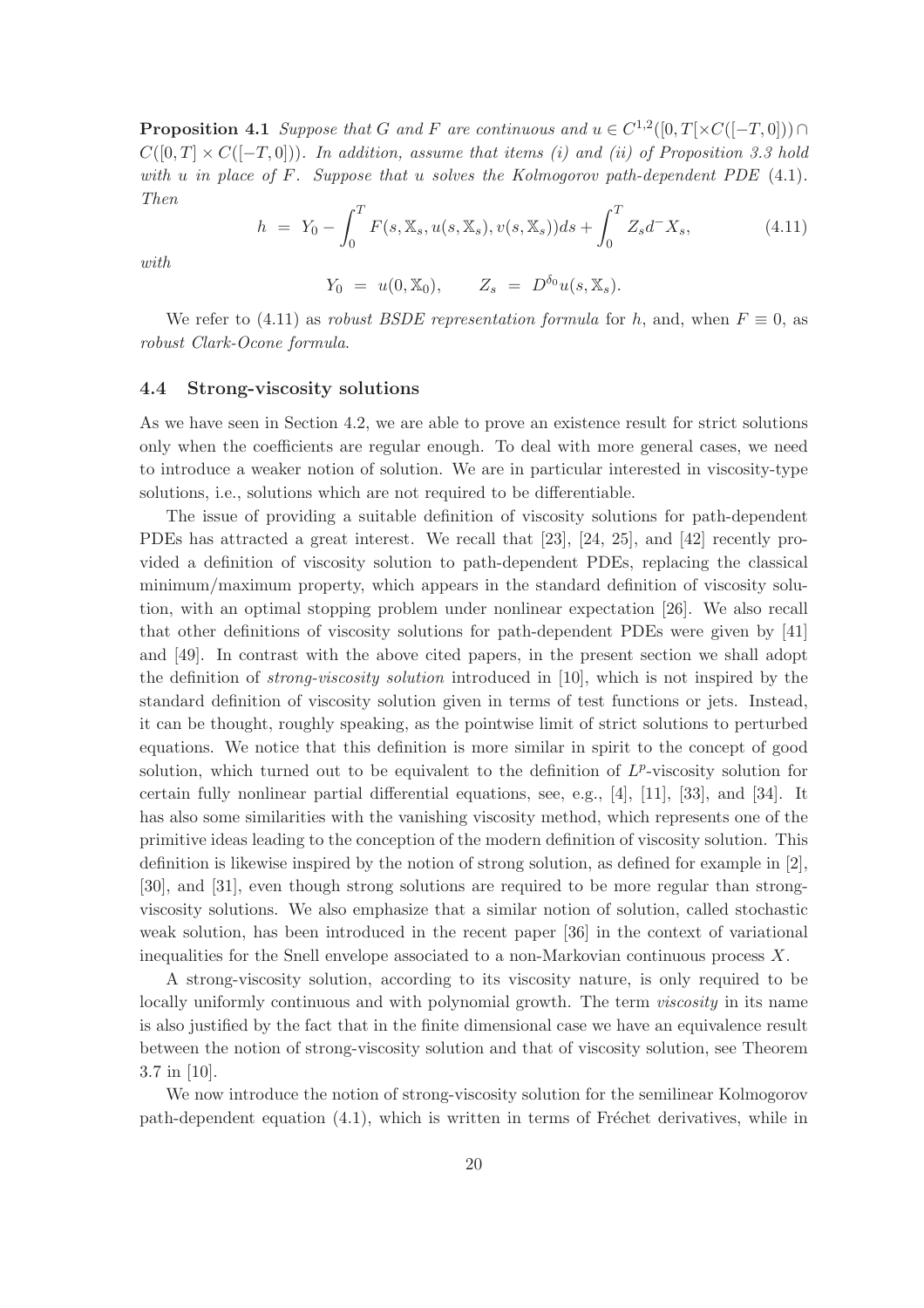[10] the concept of strong-viscosity solution was used for an equation written in terms of functional derivatives. Apart from this, the definition we now provide coincides with Definition 3.4 in [10]. First, we recall the notion of locally equicontinuous collection of functions.

**Definition 4.3** Let  $\mathcal{F}$  be a collection of  $\mathbb{R}^d$ -valued functions on  $[0,T] \times X$ , where  $(X, \|\cdot\|)$  is a normed space. We say that  $\mathscr F$  is **locally equicontinuous** if to any  $R, \varepsilon > 0$  corresponds a δ such that  $|f(t, x) - f(s, y)| < \varepsilon$  for every  $f \in \mathscr{F}$  and for all pair of points  $(t, x), (s, y)$ with  $|t - s|, \|x - y\| < \delta$  and  $||x||, ||y|| < R$ .

Definition 4.4 A function  $U: [0, T] \times C([-T, 0]) \rightarrow \mathbb{R}$  is called strong-viscosity solution to the semilinear Kolmogorov path-dependent equation (4.1) if there exists a sequence  $(\mathcal{U}_n, G_n, F_n)_n$  satisfying the properties below.

(i)  $\mathcal{U}_n: [0, T] \times C([-T, 0]) \to \mathbb{R}, G_n: C([-T, 0]) \to \mathbb{R}, and F_n: [0, T] \times C([-T, 0]) \times \mathbb{R} \times$  $\mathbb{R} \to \mathbb{R}$  are locally equicontinuous functions such that, for some positive constants C and m, independent of n,

$$
|F_n(t, \eta, y, z) - F_n(t, \eta, y', z')| \leq C(|y - y'| + |z - z'|),
$$
  

$$
|U_n(t, \eta)| + |G_n(\eta)| + |F_n(t, \eta, 0, 0)| \leq C(1 + ||\eta||_{\infty}^m),
$$

for all  $(t, \eta) \in [0, T] \times C([-T, 0]), y, y' \in \mathbb{R}, and z, z' \in \mathbb{R}.$ 

(ii)  $\mathcal{U}_n$  is a strict solution to

$$
\begin{cases}\n\mathcal{L} \mathcal{U}_n = F_n(t, \eta, \mathcal{U}_n, D^{\delta_0} \mathcal{U}_n), & \forall (t, \eta) \in [0, T) \times C([-T, 0]), \\
\mathcal{U}_n(T, \eta) = G_n(\eta), & \forall \eta \in C([-T, 0]).\n\end{cases}
$$

(iii)  $(\mathcal{U}_n(t,\eta), G_n(\eta), F_n(t,\eta,y,z)) \rightarrow (\mathcal{U}(t,\eta), G(\eta), F(t,\eta,y,z))$ , as n tends to infinity, for any  $(t, \eta, y, z) \in [0, T] \times C([-T, 0]) \times \mathbb{R} \times \mathbb{R}$ .

The uniqueness result below for strong-viscosity solution holds.

**Theorem 4.5** Let  $\mathcal{U}: [0, T] \times C([-T, 0]) \rightarrow \mathbb{R}$  be a strong-viscosity solution to the semilinear Kolmogorov path-dependent equation (4.1). Then

$$
\mathcal{U}(t,\eta) = Y_t^{t,\eta}, \qquad \forall (t,\eta) \in [0,T] \times C([-T,0]),
$$

where  $(Y_s^{t,\eta}, Z_s^{t,\eta})_{s \in [t,T]} \in \mathbb{S}^2(t,T) \times \mathbb{H}^2(t,T)$ , with  $Y_s^{t,\eta} = \mathcal{U}(s, \mathbb{W}_s^{t,\eta})$ , solves the backward stochastic differential equation: P-a.s.,

$$
Y_s^{t,\eta} = G(\mathbb{W}_T^{t,\eta}) + \int_s^T F(r, \mathbb{W}_r^{t,\eta}, Y_r^{t,\eta}, Z_r^{t,\eta}) dr - \int_s^T Z_r^{t,\eta} dW_r, \qquad t \le s \le T.
$$

In particular, there exists at most one strong-viscosity solution to the semilinear Kolmogorov path-dependent equation (4.1).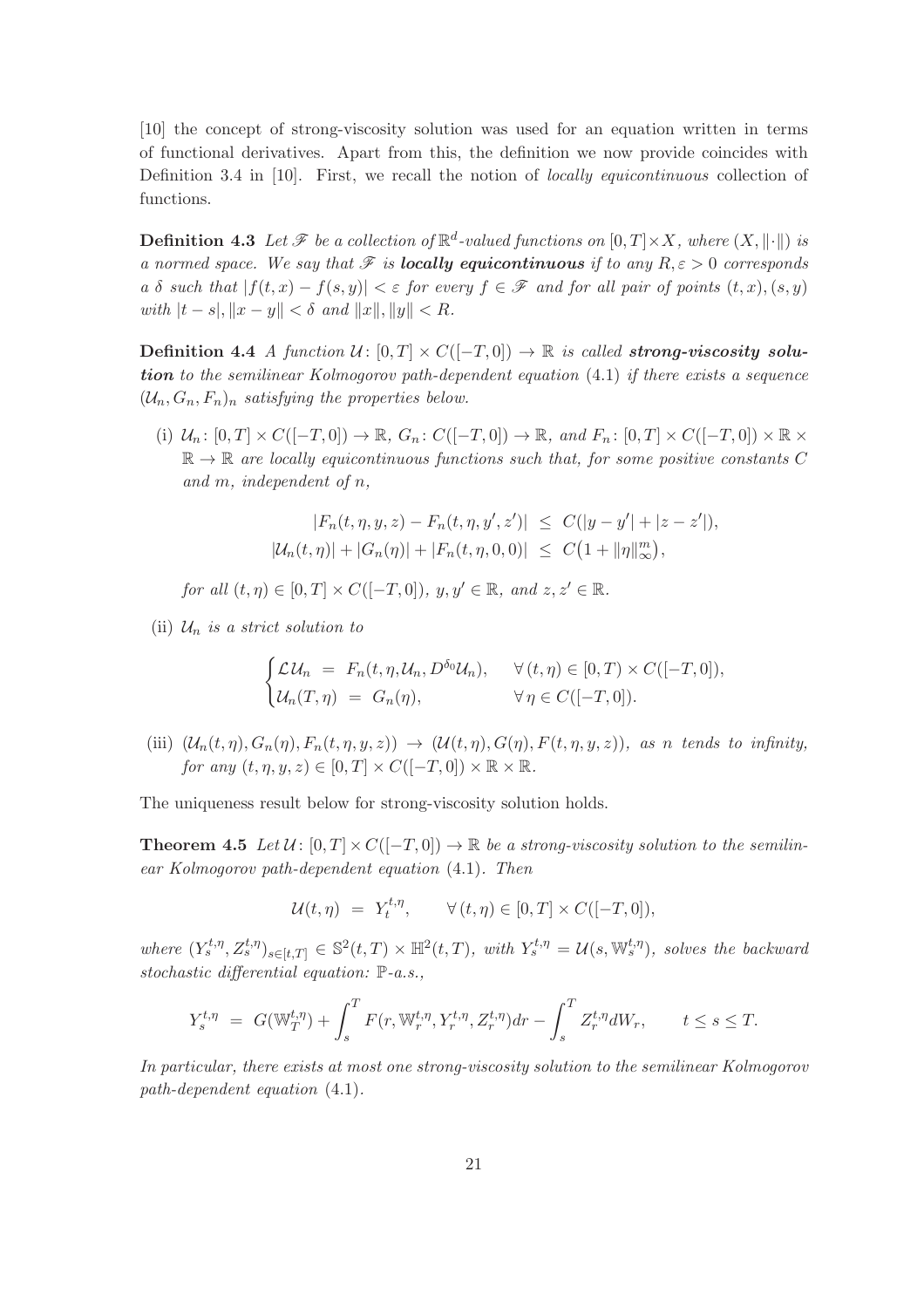Proof. Let us give only a sketch of the proof (for a similar argument and more details, see Theorem 3.3 in [10]). Consider a sequence  $(\mathcal{U}_n, G_n, F_n)_n$  satisfying conditions (i)-(ii)-(iii) of Definition 4.4. For every  $n \in \mathbb{N}$  and any  $(t, \eta) \in [0, T] \times C([-T, 0])$ , we know from Theorem 4.4 that  $(Y_s^{n,t,\eta}, Z_s^{n,t,\eta})_{s \in [t,T]} = (\mathcal{U}_n(s, \mathbb{W}_s^{t,\eta}), D^{\delta_0} \mathcal{U}_n(s, \mathbb{W}_s^{t,\eta}))_{s \in [t,T]} \in \mathbb{S}^2(t,T) \times \mathbb{H}^2(t,T)$  is the solution to the backward stochastic differential equation: P-a.s.,

$$
Y_s^{n,t,\eta} = G_n(\mathbb{W}_T^{t,\eta}) + \int_s^T F_n(r, \mathbb{W}_r^{t,\eta}, Y_r^{n,t,\eta}, Z_r^{n,t,\eta}) dr - \int_s^T Z_r^{n,t,\eta} dW_r, \qquad t \le s \le T.
$$

Thanks to a limit theorem for BSDEs (see Proposition C.1 in [10]), and using the hypotheses on the coefficients, we can pass to the limit in the above backward equation as  $n \to \infty$ , from which the thesis follows.  $\Box$ 

We finally address the existence problem for strong-viscosity solutions in the linear case, and in particular when  $F \equiv 0$ .

**Theorem 4.6** Let  $F \equiv 0$  and  $G: C([-T, 0]) \rightarrow \mathbb{R}$  be a locally uniformly continuous map satisfying

$$
|G(\eta)| \leq C(1 + \|\eta\|_{\infty}^m), \qquad \forall \eta \in C([-T, 0]),
$$

for some positive constants  $C$  and  $m$ . Then, there exists a unique strong-viscosity solution U to equation  $(4.1)$ , which is given by

$$
\mathcal{U}(t,\eta) \ = \ \mathbb{E}\big[ G(\mathbb{W}_T^{t,\eta})\big], \qquad \forall \, (t,\eta) \in [0,T] \times C([-T,0]).
$$

Proof. The proof can be done along the lines of Theorem 3.4 in [10]. Let us give an idea of it. We first fix  $\eta \in C([-T, 0])$  and derive a Fourier series expansion of  $\eta$  in terms of a smooth orthonormal basis of  $L^2([-T, 0])$ . This allows us to approximate G with a sequence of functions  $(G_n)_n$ , where  $G_n$  depends only on the first n terms of the Fourier expansion of  $\eta$ . Noting that the Fourier coefficients can be written in terms of a forward integral with respect to  $\eta$ , we see that every  $G_n$  has a cylindrical form. Moreover, even if  $G_n$  is not necessarily smooth, we can regularize it. After this final smoothing, we end up with a terminal condition, that we still denote  $G_n$ , which is smooth and cylindrical. As a consequence, from Theorem 4.2 it follows that the corresponding Kolmogorov pathdependent equation admits a unique strict solution  $\mathcal{U}_n$  given by

$$
\mathcal{U}_n(t,\eta) = \mathbb{E}\big[G_n(\mathbb{W}_T^{t,\eta})\big], \qquad \forall (t,\eta) \in [0,T] \times C([-T,0]).
$$

It is then easy to show that the sequence  $(\mathcal{U}_n, G_n)_n$  satisfies points (i)-(ii)-(iii) of Definition 4.4, from which the thesis follows.  $\Box$ 

ACKNOWLEDGEMENTS. The third named author benefited from the support of the "FMJH Program Gaspard Monge in optimization and operation research" (Project 2014-1607H) and from the support to this program from EDF. The second name author was partially supported by the Fernard Braudel-IFER outgoing fellowship, funded by the Fondation Maison de Science de l'Homme and the European Commission, Action Marie Curie COFUND, 7e PCRD.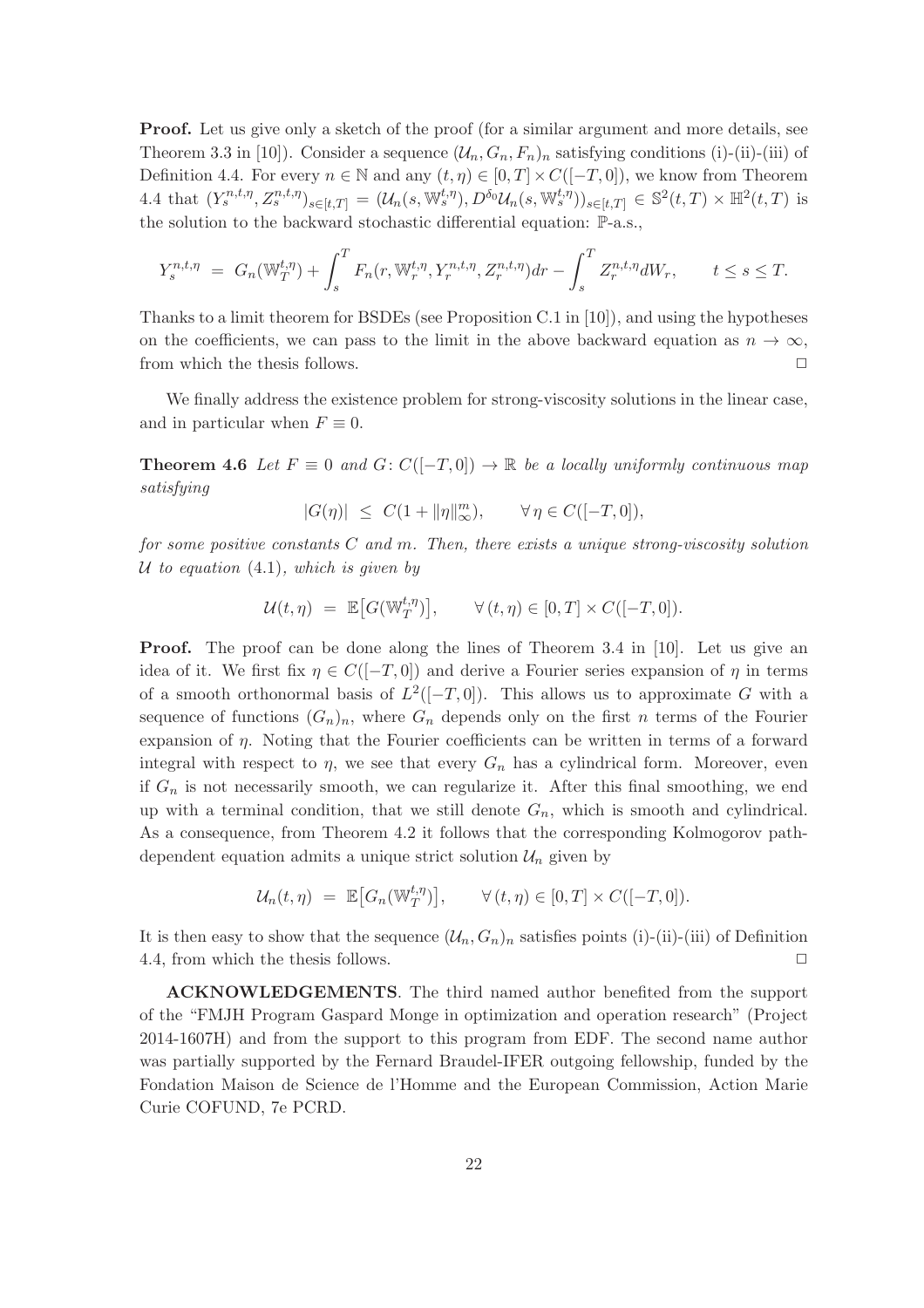# References

- [1] R. Buckdahn, J. Ma, and J. Zhang. Pathwise Taylor Expansions for Random Fields on Multiple Dimensional Paths. Preprint arXiv:1310.0517, 2013.
- [2] S. Cerrai. Second order PDE's in finite and infinite dimension, volume 1762 of Lecture Notes in Mathematics. Springer-Verlag, Berlin, 2001. A probabilistic approach.
- [3] S. Cerrai and G. Da Prato. Schauder estimates for elliptic equations in Banach spaces associated with stochastic reaction-diffusion equations. *Journal of Evolution Equations*, 12(1):83–98, 2012.
- [4] M. C. Cerutti, L. Escauriaza, and E. B. Fabes. Uniqueness in the Dirichlet problem for some elliptic operators with discontinuous coefficients. Ann. Mat. Pura Appl.  $(4)$ , 163:161–180, 1993.
- [5] A. Chojnowska Michalik. Representation theorem for general stochastic delay equations. Bull. Acad. Pol. Sci., Sér. Sci. Math. Astron. Phys., 26:635-642, 1978.
- [6] R. Cont and D.-A. Fournié. Change of variable formulas for non-anticipative functionals on path space. J. Funct. Anal., 259(4):1043–1072, 2010.
- [7] R. Cont and D.-A. Fournié. A functional extension of the Itô formula. C. R. Math. Acad. Sci. Paris, 348(1-2):57–61, 2010.
- [8] R. Cont and D.-A. Fournié. Functional Itô calculus and stochastic integral representation of martingales. Ann. Probab., 41(1):109–133, 2013.
- [9] A. Cosso and F. Russo. Kolmogorov equations for path-dependent SDEs. In preparation.
- [10] A. Cosso and F. Russo. A regularization approach to functional Itô calculus and strong-viscosity solutions to path-dependent PDEs. Preprint arXiv:1401.5034, 2014.
- [11] M. G. Crandall, M. Kocan, P. Soravia, and A. Święch. On the equivalence of various weak notions of solutions of elliptic PDEs with measurable ingredients. In *Progress in elliptic and* parabolic partial differential equations (Capri, 1994), volume 350 of Pitman Res. Notes Math. Ser., pages 136–162. Longman, Harlow, 1996.
- [12] G. Da Prato and F. Flandoli. Pathwise uniqueness for a class of SDE in Hilbert spaces and applications. Journal of Functional Analysis, 259(1):243–267, 2010.
- [13] G. Da Prato and J. Zabczyk. Stochastic equations in infinite dimensions, volume 44 of Encyclopedia of Mathematics and its Applications. Cambridge University Press, Cambridge, 1992.
- [14] G. Da Prato and J. Zabczyk. Second order partial differential equations in Hilbert spaces, volume 293 of London Mathematical Society Lecture Note Series. Cambridge University Press, Cambridge, 2002.
- [15] C. Di Girolami, G. Fabbri, and F. Russo. The covariation for Banach space valued processes and applications. *Metrika*,  $77(1):51-104$ ,  $2014$ .
- [16] C. Di Girolami and F. Russo. About Kolmogorov equations associated to window processes. In preparation, 2014.
- [17] C. Di Girolami and F. Russo. Infinite dimensional stochastic calculus via regularization and applications, volume http://hal.archives-ouvertes.fr/inria-00473947/fr/. 2010.
- [18] C. Di Girolami and F. Russo. Clark-Ocone type formula for non-semimartingales with finite quadratic variation. C. R. Math. Acad. Sci. Paris, 349(3-4):209–214, 2011.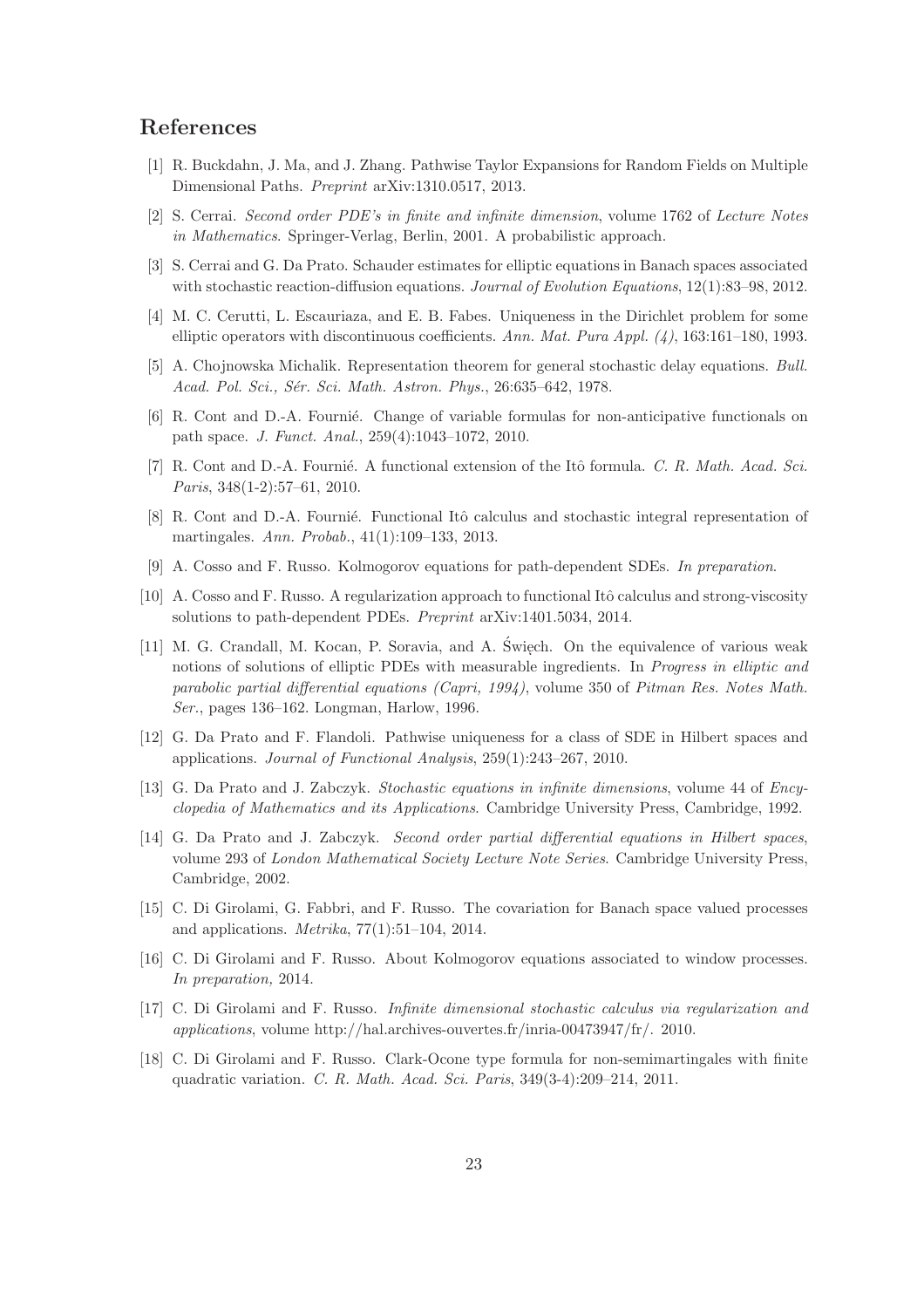- [19] C. Di Girolami and F. Russo. Generalized covariation and extended Fukushima decomposition for Banach space-valued processes. Applications to windows of Dirichlet processes. Infin. Dimens. Anal. Quantum Probab. Relat. Top., 15(2):1250007, 50, 2012.
- [20] C. Di Girolami and F. Russo. Generalized covariation for Banach space valued processes, Itô formula and applications. Osaka Journal of Mathematics, 51(3), 2014.
- [21] N. Dinculeanu. Vector integration and stochastic integration in Banach spaces. Pure and Applied Mathematics (New York). Wiley-Interscience, New York, 2000.
- [22] B. Dupire. *Functional Itô calculus*. Portfolio Research Paper, Bloomberg, 2009.
- [23] I. Ekren, Ch. Keller, N. Touzi, and J. Zhang. On viscosity solutions of path dependent PDEs. Ann. Probab., 42(1):204–236, 2014.
- [24] I. Ekren, N. Touzi, and J. Zhang. Viscosity solutions of fully nonlinear parabolic path dependent PDEs: Part I. Preprint arXiv:1210.0006, 2013.
- [25] I. Ekren, N. Touzi, and J. Zhang. Viscosity solutions of fully nonlinear parabolic path dependent PDEs: Part II. Preprint arXiv:1210.0007, 2013.
- [26] I. Ekren, N. Touzi, and J. Zhang. Optimal stopping under nonlinear expectation. Stochastic Process. Appl., 124(10):3277–3311, 2014.
- [27] F. Flandoli and F. Gozzi. Kolmogorov equation associated to a stochastic Navier-Stokes equation. Journal of Functional Analysis, 160(1):312–336, 1998.
- [28] F. Flandoli and G. Zanco. An infinite-dimensional approach to path-dependent Kolmogorov's equations. Preprint arXiv:1312.6165, 2013.
- [29] M. Fuhrman and G. Tessitore. Nonlinear Kolmogorov equations in infinite dimensional spaces: the backward stochastic differential equations approach and applications to optimal control. The Annals of Probability, 30(3):1397–1465, 2002.
- [30] F. Gozzi and F. Russo. Verification theorems for stochastic optimal control problems via a time dependent Fukushima-Dirichlet decomposition. Stochastic Process. Appl., 116(11):1530–1562, 2006.
- [31] F. Gozzi and F. Russo. Weak Dirichlet processes with a stochastic control perspective. Stochastic Process. Appl., 116(11):1563–1583, 2006.
- [32] M. Gradinaru and I. Nourdin. Approximation at first and second order of m-order integrals of the fractional Brownian motion and of certain semimartingales. Electron. J. Probab., 8:no. 18, 26 pp. (electronic), 2003.
- [33] R. Jensen. Uniformly elliptic PDEs with bounded, measurable coefficients. J. Fourier Anal. Appl., 2(3):237–259, 1996.
- [34] R. Jensen, M. Kocan, and A. Święch. Good and viscosity solutions of fully nonlinear elliptic equations. *Proc. Amer. Math. Soc.*, 130(2):533–542 (electronic), 2002.
- [35] G. Kallianpur, I. Mitoma, and R. L. Wolpert. Diffusion equations in duals of nuclear spaces. Stochastics and Stochastics Reports, 29(2):285–329, 1990.
- [36] D. Leão, A. Ohashi, and A. B. Simas. Weak functional Itô calculus and applications. Preprint arXiv:1408.1423v2, 2014.
- [37] F. Masiero. Stochastic optimal control problems and parabolic equations in Banach spaces. SIAM Journal on Control and Optimization, 47(1):251–300, 2008.